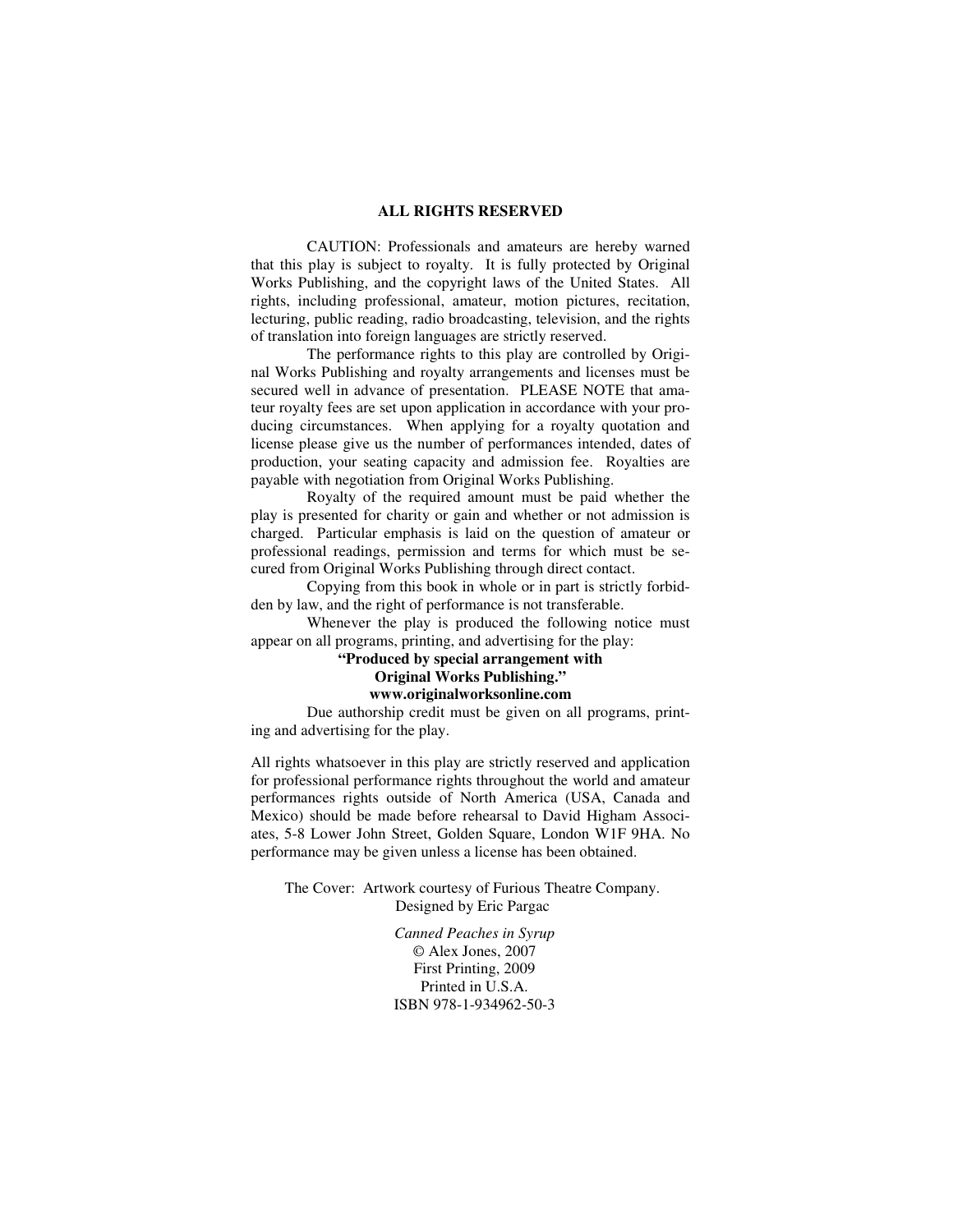# **CANNED PEACHES IN SYRUP**

**BY** 

**ALEX JONES**

2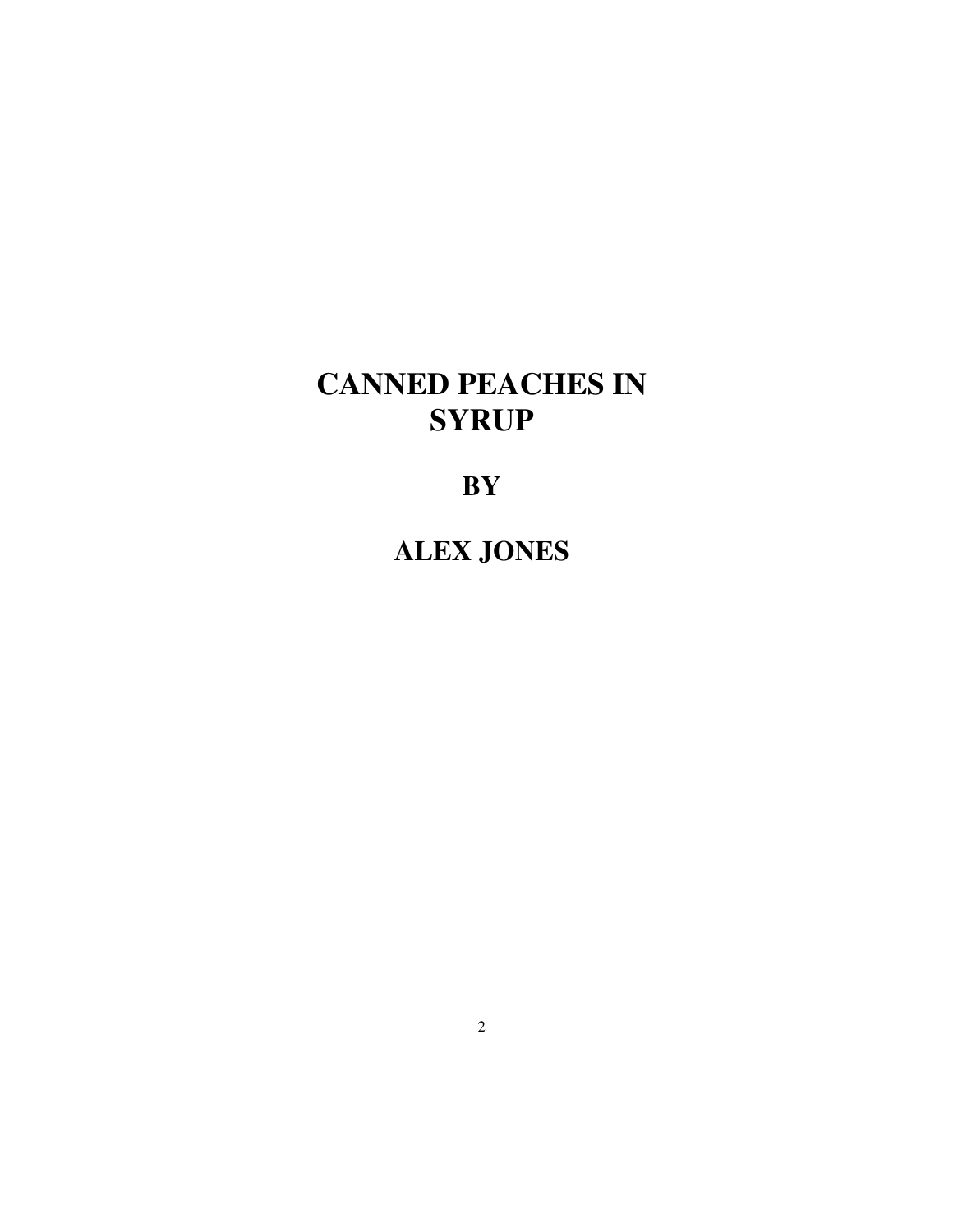*Canned Peaches in Syrup* received its World Premiere on October 6, 2007 by Furious Theatre Company, artists-in-residence at the Pasadena Playhouse. Directed by Dámaso Rodriguez.

The cast was as follows:

| <b>SCAB</b>          | NICK CERNOCH        |
|----------------------|---------------------|
| <b>JULIE</b>         | <b>KATIE DAVIES</b> |
| ROG (Pron: 'ROJ')    | <b>SHAWN LEE</b>    |
| <b>BILL</b>          | <b>ERIC PARGAC</b>  |
| <b>BLIND BASTARD</b> | DANA J. KELLY       |
| <b>PA</b>            | ROBERT PESCOVITZ    |
| MA                   | <b>LAURA RAYNOR</b> |
| <b>HEATHER</b>       | <b>LIBBY WEST</b>   |

## **PRODUCTION TEAM:**

ASSISTANT DIRECTOR - MEGAN GOODCHILD STAGE MANAGER - SUDRO BROWN COSTUME DESIGNER - CHRISTY M. HAUPTMAN FIGHT CHOREOGRAPHER - BRIAN DANNER HAIR AND MAKEUP DESIGN - CHRISTA McCARTHY LIGHTING DESIGNER - DAN JENKINS SOUND DESIGN/ORIGINAL MUSIC - DOUG NEWELL ASSOCIATE PRODUCER - CHRIS BLAKE SCENIC DESIGNER - MELISSA TEOH MARKETING & PUBLICITY - DAVID ELZER/DEMAND PR

#### **THE SET:**

*(The stage is an ancient tarmaced road, which has almost been entirely engulfed by the desert, which the world is reverting to following a hundred years of drought. The whole space is covered with sand. There are a few rocks, which are broken pieces of concrete with the rusty reinforcing-steel sticking out. There is one broken concrete lamppost. There is a huge sky backdrop, which glows sourly through the veil of a stricken sky. The place is somewhere in America. The time is the future...)*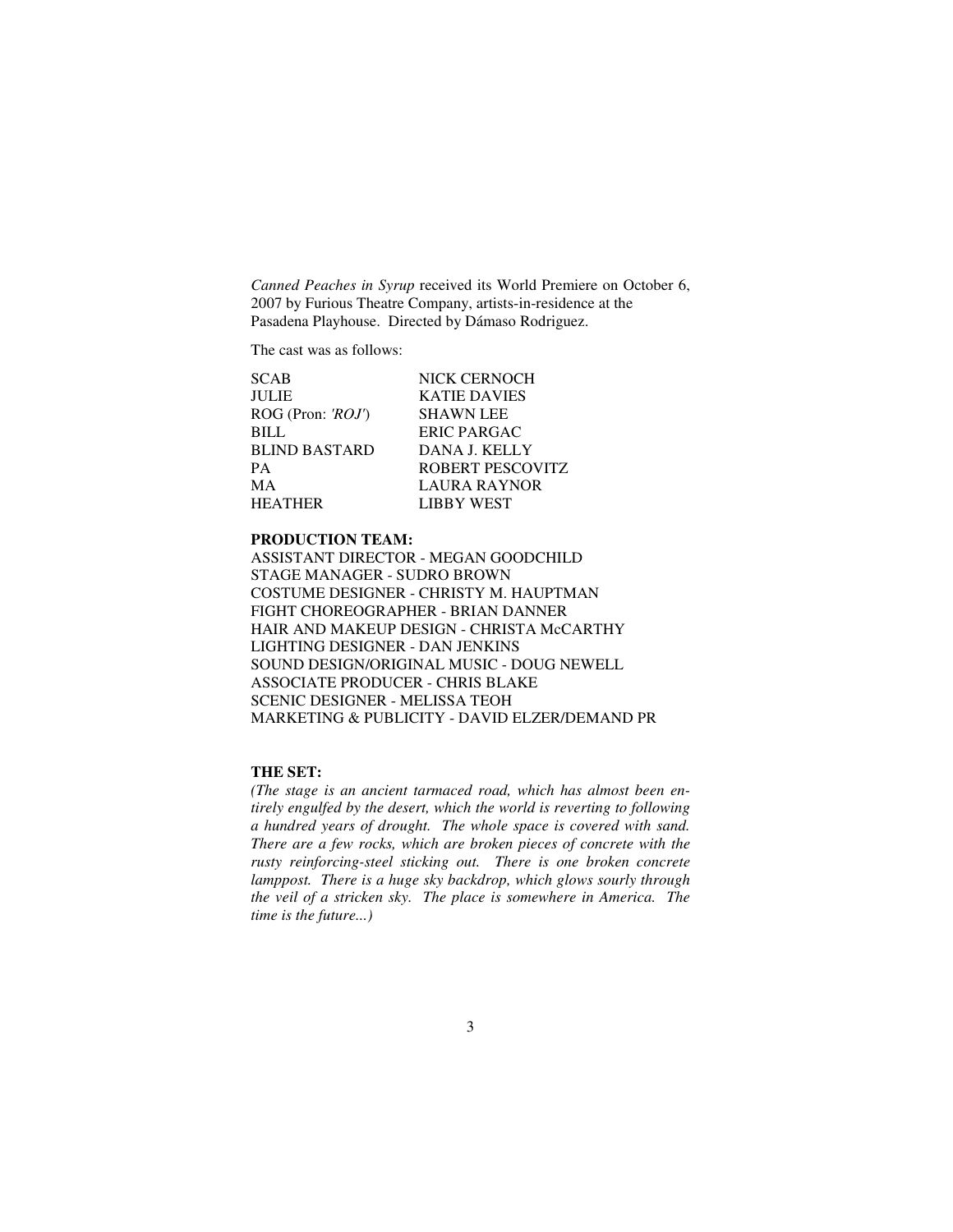## *CANNED PEACHES IN SYRUP*

### **ACT 1, SCENE 1: THE FAMILY'S CAMP.**

*(The family arrive on stage pulling an old wagon that has been somewhat modified.)* 

MA: How much further, Pa? I don't think I can manage much more.

PA: Thought I saw some green when we were on top of that last ridge, bit of grass or shrub or somethin'.

MA: Can't say I saw anythin', Pa.

PA: Could've been mistaken. *(Stops)* Wanna stop then?

MA: The girl's tuckered, Pa.

PA: You tuckered, girl?

JULIE: Bit tuckered, Pa.

PA: We'll camp up then. It's as good a spot as any: clear view all around, see anyone comin' way off.

JULIE: I'll boil some water, huh Pa?

PA: No, best not, girl; save our resources. We'll chew on them roots we dug up yesterday, plenty of moisture in them.

*(They begin to make camp.)* 

MA: What say we put up for a few days, Pa? My legs are like jelly and my shit's ever such a funny color.

PA: What color is it?

MA: Pink.

PA: What color's your shit, girl?

JULIE: Green, Pa.

PA: That's normal then. Whatcha been eatin', Ma?

MA: That's a crazy question: the same as you of course - grass an' boiled root.

PA: Pink shit don't sound right. You could prob'ly use a rest. I just hope there's no cannibals around these parts.

MA: Don't be silly, Pa. There's no one for miles.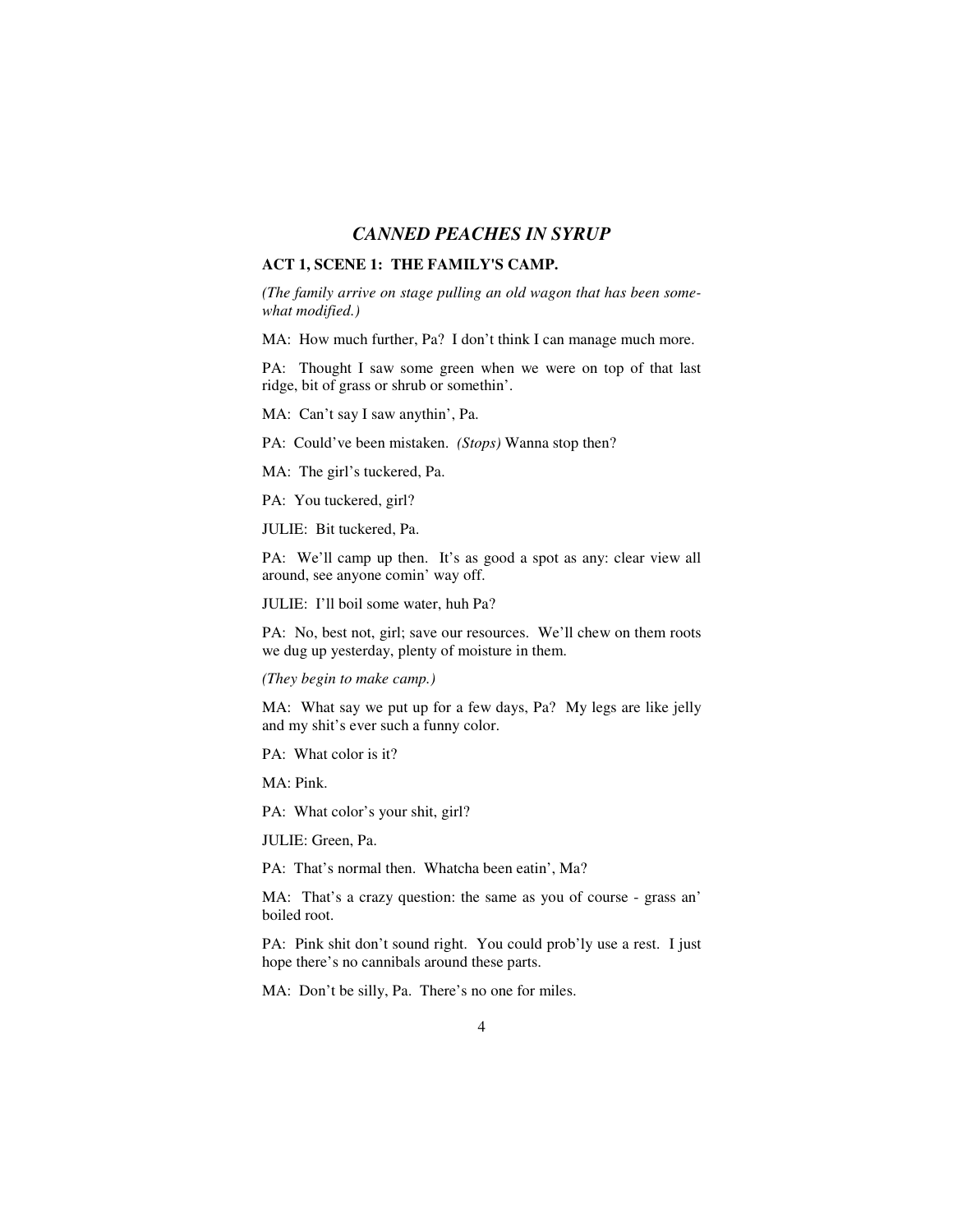*(Julie has set up the deck chairs and picnic table. They sit down to eat their roots.)* 

PA: Pink shit, huh?

MA: Bit peculiar, isn't it?

PA: Could've been that bark we had last week; that was a bit pinky underneath.

MA: But the girl's shit is fine. What about you? What colour's your shit?

PA: Green.

*(Pause*. *They carry on eating.)* 

JULIE: I'm gonna have to be sick.

*(Julie gets up and throws up a few paces off. The others carry on eating, regardless. Eventually she returns to the table.)* 

JULIE: I don't think I can manage much more.

MA: You eat up, girl - there's goodness in that root.

PA: None of us feel like eatin' that often, but we have to force ourselves. Don't let a bit of vomit put you off. You need your sustenance.

*(Julie carries on eating. Pause.)* 

PA: We'll stay here a few days then. We've got enough provisions just now.

MA: Oh that would be nice! It's been a good while since we've had a decent break. Since the tribe broke up it seems like we hadn't stopped walkin'.

PA: We gotta find new pastures. We stay put too long, we'll starve. 'Less you fancy cannibalism?

MA: Ooh don't talk so vile! I couldn't bear the thought - meat is murder, Pa; you know that. We took the pledge with the rest of the tribe. You shouldn't even joke about it.

PA: Sorry Ma.

MA: The vegetarians are the chosen people. We'll survive because of our purity and our links with the earth,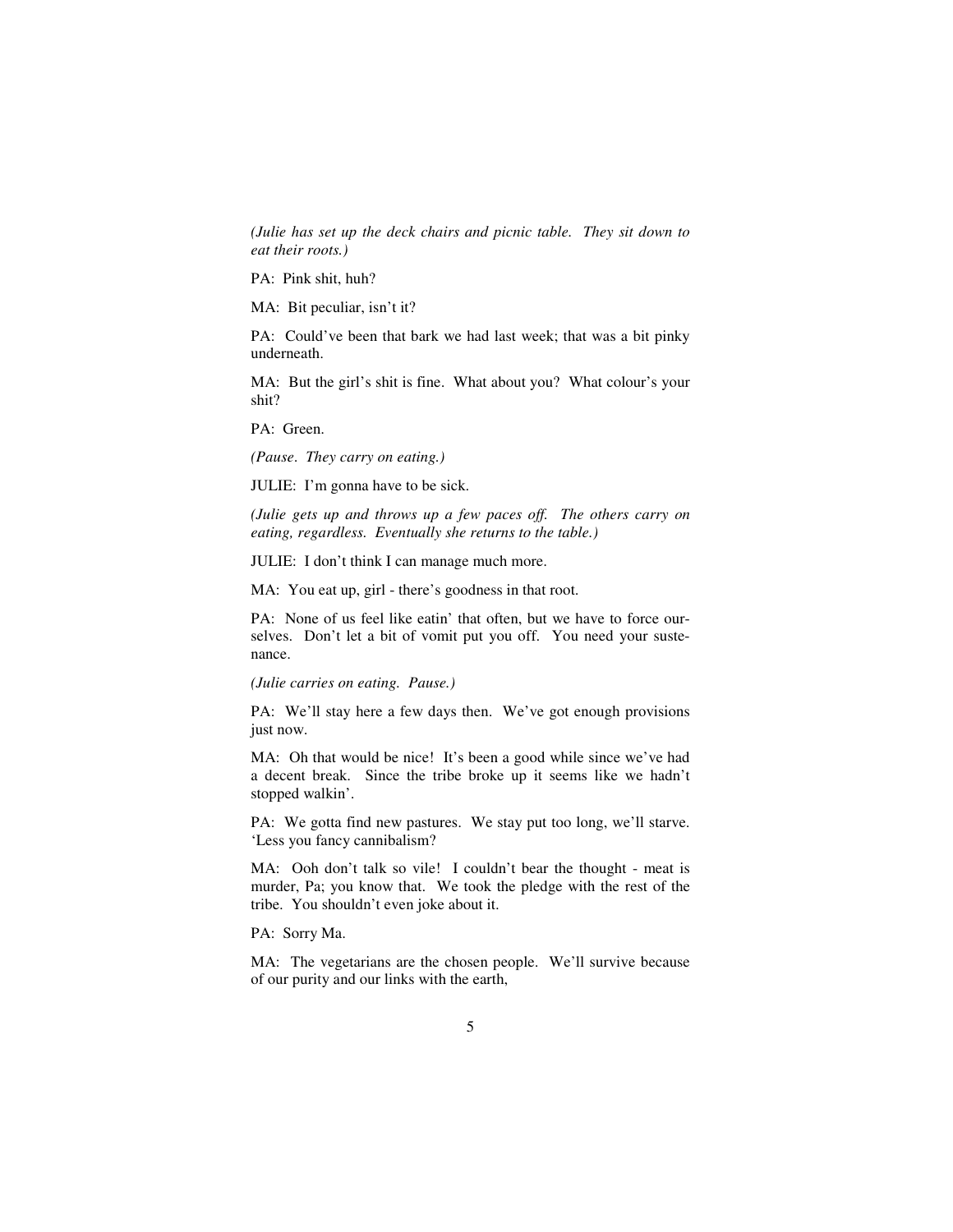PA: Then how come our tribe are wiped out?

MA: Oh Pa, we're still here and there are other vegetarian tribes around. It was a test of our faith.

PA: Yeah, maybe.

MA: "Flesh is weak and the grass is always greener on the other *side".* 

PA: When we can find some.

MA: *Resolve* - that's what you're always tellin' me.

PA: Yeah, you're right Ma - *Resolve.* We'll survive.

MA: That's more like it!

*(An old man with bandaged eyes, holding a wooden staff, slowly gets up from behind a boulder. Julie spots him.)* 

JULIE: *Pa!* 

PA: *(Clocking him)* Fetch my gun, girl!

*(Julie quickly gets Pa's rifle from the wagon. Pa points it at the blind man.)* 

PA: Who are you?

B.B: They call me *Blind Bastard.* 

PA: Why?

B.B: Because I'm blind.

PA: I see. And what can we do for you, Blind Bastard?

B.B: No - what can I do for you?

PA: Well you could start by fuckin' off.

B.B: A natural reaction to a stranger in a strange land.

PA: Then naturally fuck off.

B.B: *(Walking towards Pa)* I am an old man, blind and scabby; what possible harm can I do you?

PA: Hold it right there, Mr Blind Bastard; whether you can see or not you need to know I've got a gun in my hand.

B.B: *A gun!* Do you have bullets?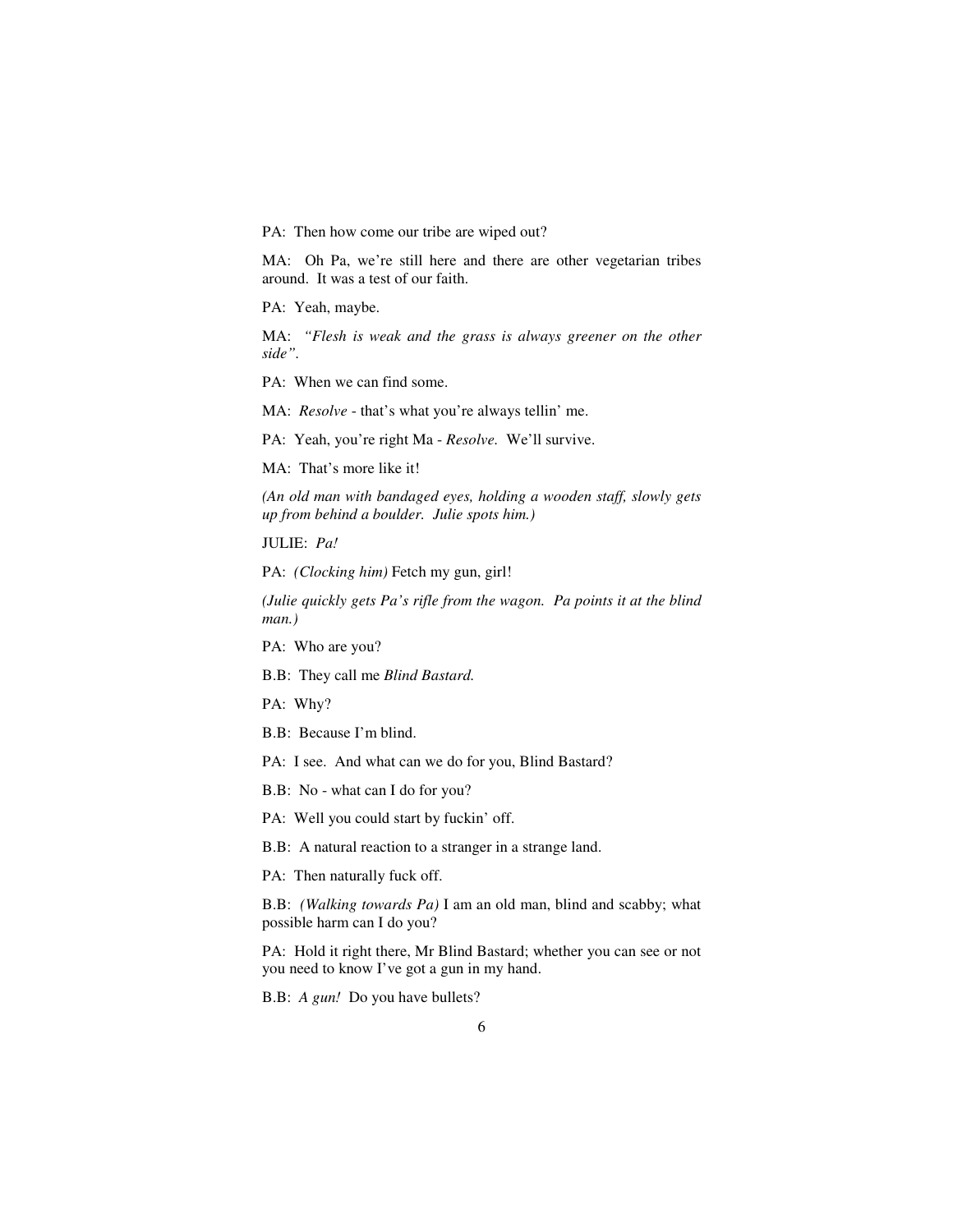PA: What use is a gun without a fuckin' bullet?

B.B: God's leaden deliverers were all spent many years ago.

PA: You can take it from me they're not all spent; one more step you can have one of your very own.

B.B: You speak through fear. But your threats are empty - you have no bullets.

PA: What's your game, stranger? We have no food to share.

B.B: Do not fear me: I am a Holy Man; I mean no harm.

MA: You're a Holy Man?

B.B: *I am the eyes of the world!* 

PA: I can't see it myself.

MA: *Respect Pa.* He's a Holy Man - he has an affliction.

PA: There are plenty of blind people since the sun went crazy. It don't mean a thing. And what was he doin' hidin' behind a rock?

B.B: I sought shelter from the mid-day burn. I fell asleep... I believe you have some root. I haven't eaten for three days.

MA: Oh let him have some root, Pa - he's safe.

B.B: Thank you Madam, my blessin' upon you.

MA: He blessed us Pa. We ain't been blessed for a long time now.

*(Pause.)* 

PA: All right, Blind Bastard; join us for a while.

B.B: Accept my scabby thanks. Please... guide me to your feast -

*(Ma sits him down and hands him some root. He begins to chew.)* 

B.B: Very nice, very woody.

MA: It's a bit dry.

B.B: Sustenance from the soil. We must be grateful for whatever this poor maligned rock deems to give up to us. *(Chews for a while)* What tribe are you?

PA: Vegetarian: the last of the Oklahoma City Salad Men. We were nomadic; our tribe have always been grazers, movin' from pasture to pasture.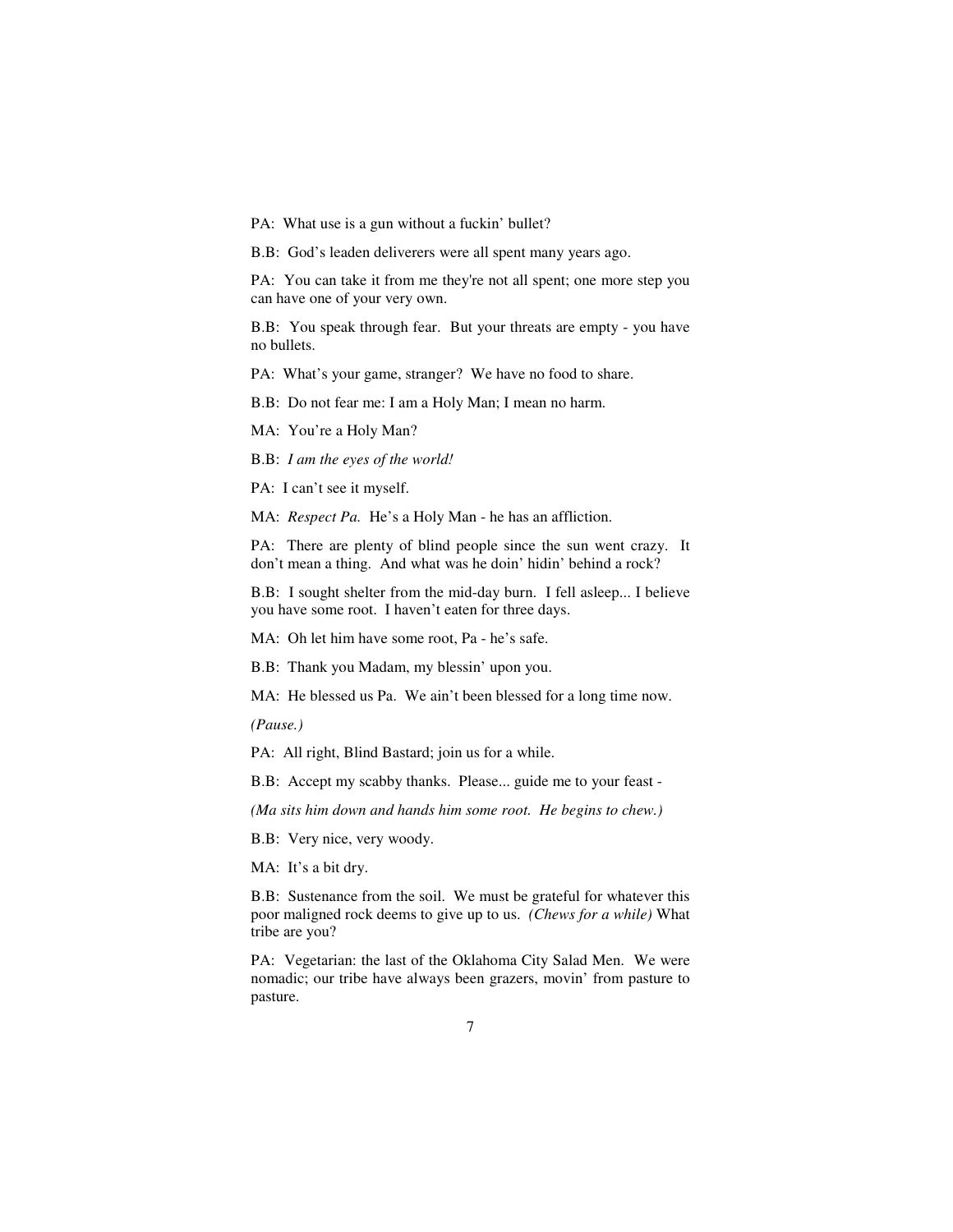B.B: Vegetarian, huh?

MA: Are there any vegetarians around here?

B.B: Some.

PA: What tribes?

B.B: The last I saw were the Pocatello Thistlejaws and Pineconers.

PA: What were they doin' down here? I hear there's still trees up north.

B.B: The trees are sick.

PA: We're all sick, friend. The whole world's sick, but trees are trees! A tree is a great source of protein.

MA: Would you like to try this other kind of root, Blind Bastard? It's a bit more sappy.

*(Ma places another root in Blind Bastard's hand.)* 

B.B: You are kind, Madam. Blessin's on you and your family.

MA: Oh thank you, a blessin' never goes amiss.

PA: What other tribes have been here?

B.B: There was a group of people from the Mexico borders seen a few weeks ago.

PA: Veggies?

B.B: Meat eaters.

PA: *(Concerned)* What kind of meat?

B.B: Animal.

PA: *(Relieved)* Thank God!

B.B: There *are* cannibals 'round these parts.

PA: I knew it!

MA: Oh Pa, we haven't got to move on again have we?

PA: What's their strength?

B.B: Remnants like you: just a handful, sick and stained by the corruption of their foul misdeeds; you needn't be worried by them.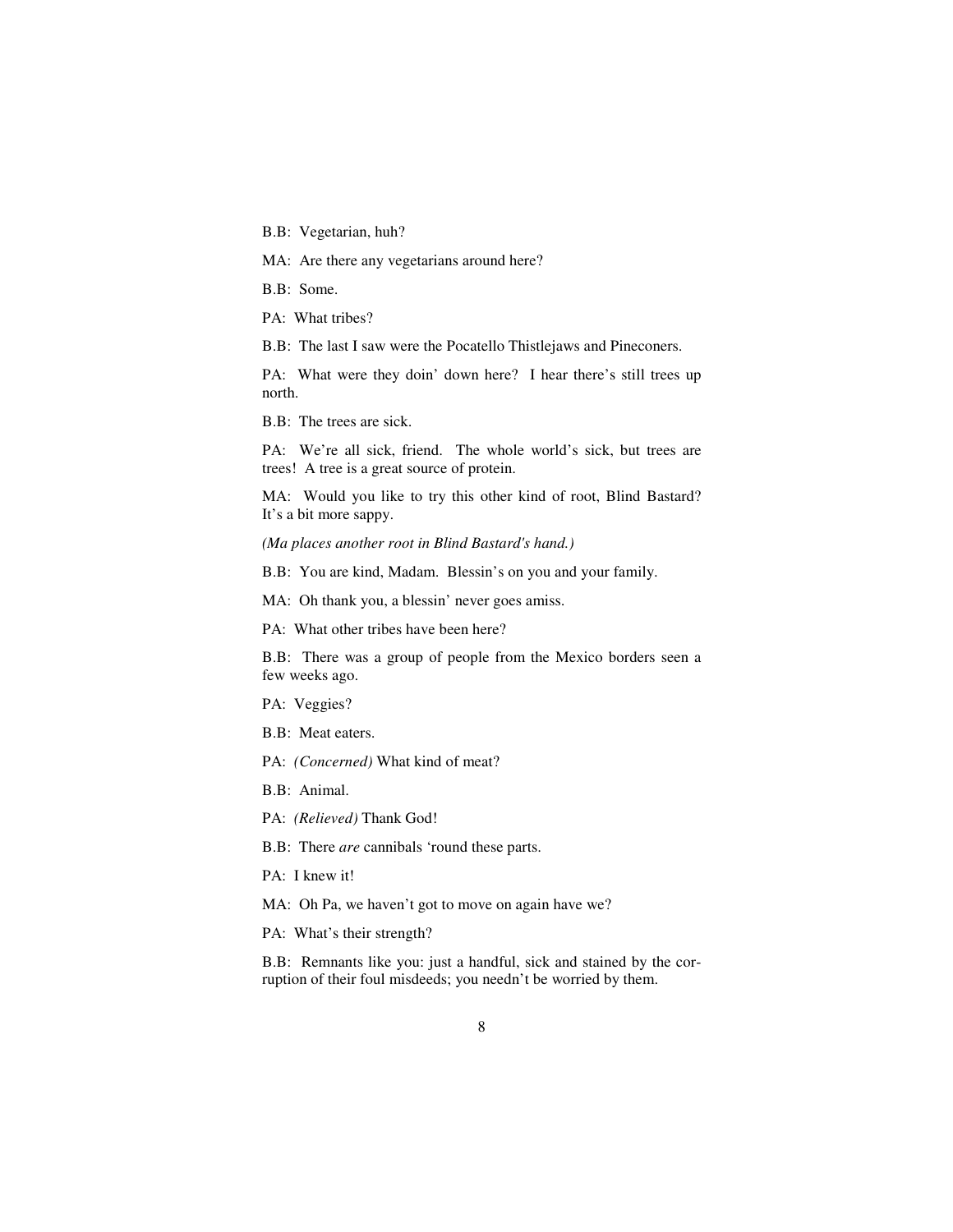MA: Are you vegetarian then, Blind Bastard?

B.B: Of course; the only true way, Madam: redemption through earthly ties - the soil will give up its fruit once more when the canker is cut from the branch of life. The cannibals are diseased by the diseased flesh they devour. The earth will claim their bones and surrender a flower for each disgustin' corpse interred within its loamy tomb.

MA: Ooh, that's beautiful! You really are a Holy Man.

B.B: My affliction is Christ's gift; a burden and a blessin' - I can see, but can't see; the world is dark, but the way forward is bathed in light and visions. I am chosen: *Meat is murder!* 

ALL: *Meat is murder!* 

PA: You're welcome, Blind Bastard. I didn't know you were of our creed. Can't be sure in times like these. It's hard to trust anyone.

B.B: Think nothin' of it.

PA: These cannibals, where are they?

B.B: Some miles off. I have observed them, unseen: a crass bunch of worm-ridden carcasses, brown-drawer'd and runny-assed in the face of danger. Your gun will keep them at bay... even though you have no bullets.

PA: I have bullets.

*(Pause.)* 

JULIE: We've got a can.

MA: *Shush girl!* 

B.B: A can?

PA: Nothin' to speak of, just a can.

B.B: What kind of can?

JULIE: Fruit,

B.B: *A can of fruit?* I haven't seen a food can for many years.

PA: You shouldn't speak of it girl, you know that.

JULIE: But he's a Holy Man, Pa.

MA: It's an heirloom; belonged to your granpa that did.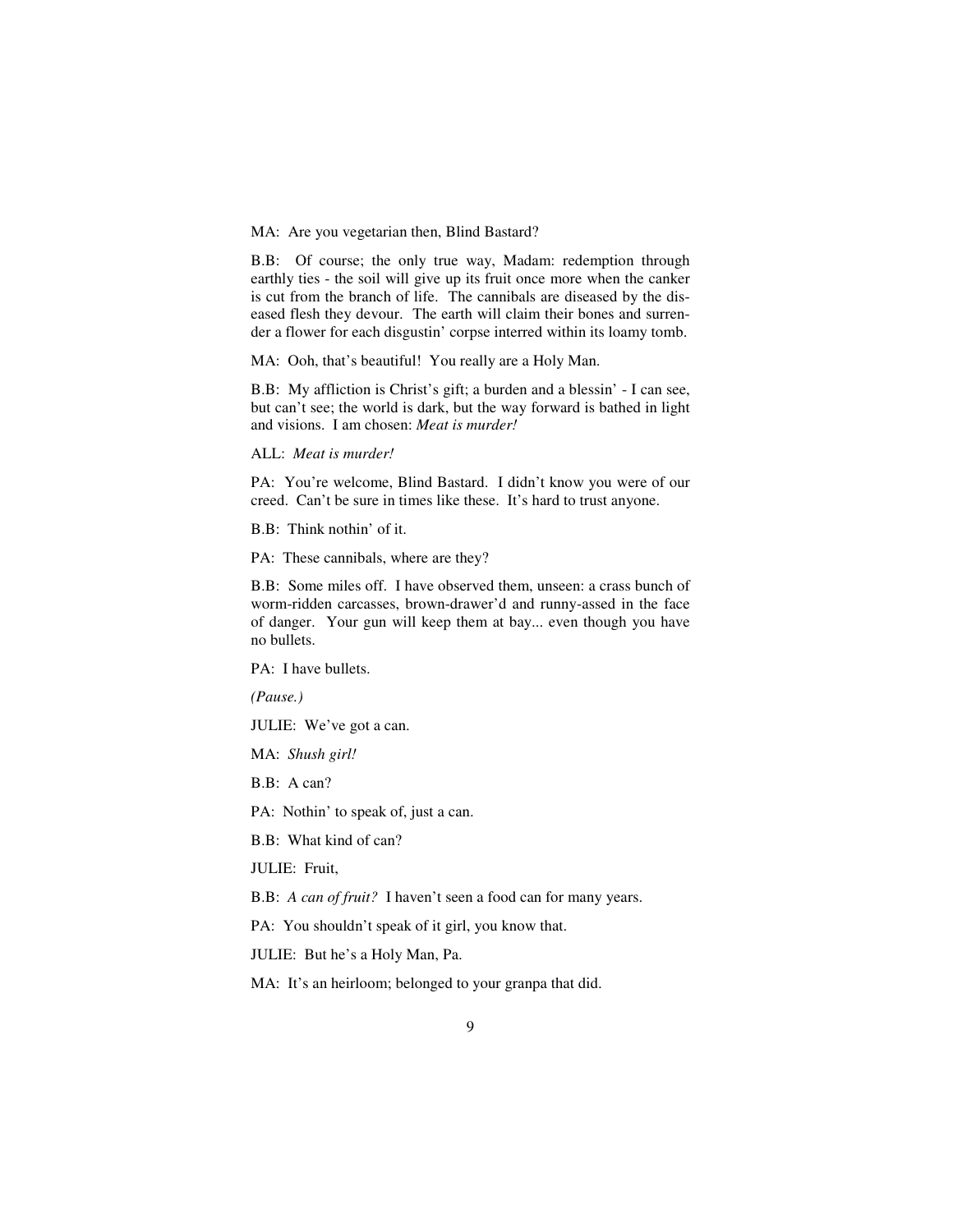B.B: A great treasure, no doubt. You can trust me. Let me examine it, please? I would consider it a great honor.

PA: I don't know...

MA: Oh go on. Pa. It can't do no harm.

PA: Fetch it then, girl -

*(Julie enters the wagon and comes back with the can. Blind Bastard holds out his hands, expectedly. Julie passes the can to Pa, who places it in Blind Bastard's waiting hands - it is almost a religious experience. Blind Bastard begins to stroke the can. He shakes it by his ear.)* 

PA: *Careful!* 

B.B: Of course... The fruit is suspended in liquid of some kind. I can feel it heavy and ripe, bumpin' against the sides of the can... What is it?

JULIE: Canned peaches in syrup.

B.B: *(Soft moan)* I know the fruit from old.

JULIE: What's it like?

B.B: You've never tasted it?

JULIE: No, it's the only can we have. I ate an apple once though; that was real nice - all crispy and wet.

B.B: Apples were fine fruit: apples and pears were prolific at one time, but a peach is somethin' much rarer.

MA: Tell us what it's like, Blind Bastard.

B.B: A peach is a soft, heavy fruit, the color of the sun; its flesh is firm and sweet to the tongue, like a small breast in the mouth.

MA: Ooh, it sounds lovely; apart from the *small breast* bit.

B.B: Why haven't you eaten them?

PA: We're savin' it for a special time when the last cannibal is dead and the land is sproutin' green again. When we know the world's on the mend, then we'll eat 'um - in celebration, like.

B.B: A worthy thought.

PA: *(Concerned for the can)* Yeah, uh can I relieve you of it, Blind Bastard? It *is* very valuable.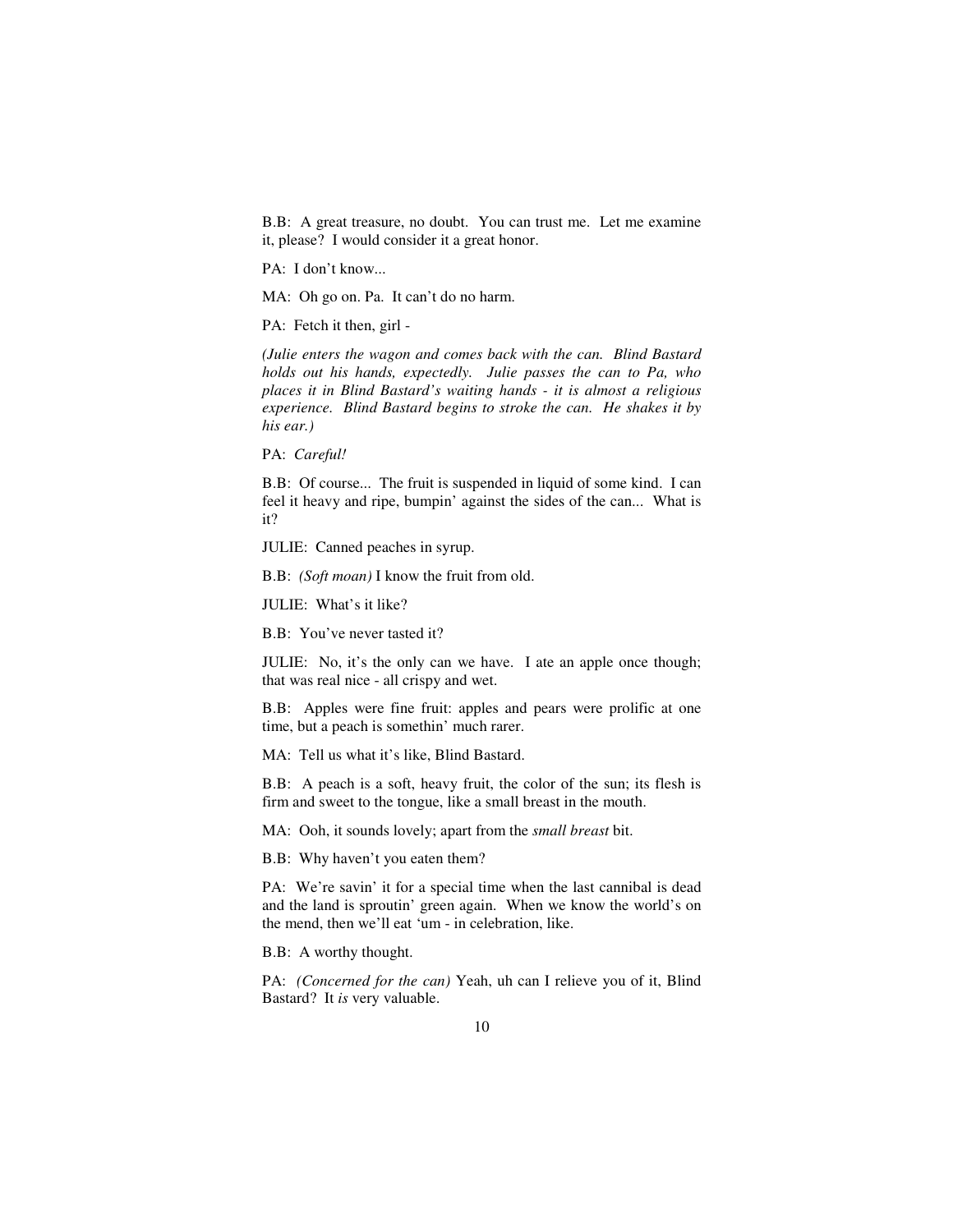B.B: Of course... *(Goes to hand it over, but holds back)* But first I will bless it; it is the only can I know of. There is to my mind no other fruit upon this earth. I will pray for all of you, entrusted with this sacred object of the earth's finer time.

MA: A prayer - for us?

B.B: What are your names?

MA: I'm Ma, he's Pa, an' she's our girl, Julie.

B.B: Oh Lord God creator and destroyer, whose mighty hand once gave succour to this blighted stone! Bless Ma, Pa and Julie. Sustain them and guide them, guardians of this can of peaches in syrup. Bless this fruit oh Christ our Lord and protector. Keep it safe and free from harm, so that when the world is once again a fine and wondrous place to behold, Ma, Pa and Julie can feast in your honor upon the peach and drink the heavy sticky syrup of your love.

MA: Ooh Pa, I could cry! That was so movin'.

B.B: It is reassurin' to meet such fine people. Believe me, you will live to see this world clothed in green again.

PA: I hope you're right, friend. Sometimes I just can't see it though it looks pretty fucked up to me.

MA: Oh Pa, it'll happen - have faith! God fucked it up to test us.

PA: No Ma, it was all the cars and chemicals that did it.

B.B: Not cars - *whales.* 

PA: What the fuck's a whale?!

B.B: Great monster fish of the oceans that once swam in their millions, teemin' and spawnin' like a foul disease. Their faeces contained deadly radioactive toxins, poisonous to all but them.

MA: Who would have thought it - *whales?* 

B.B: The whales were prodigious shitters. One turd could weigh as much as 300 tons.

PA: That's a big turd!

B.B: The seas began to clog with their shit - all manner of sea animal died.

PA: Why didn't people kill 'em?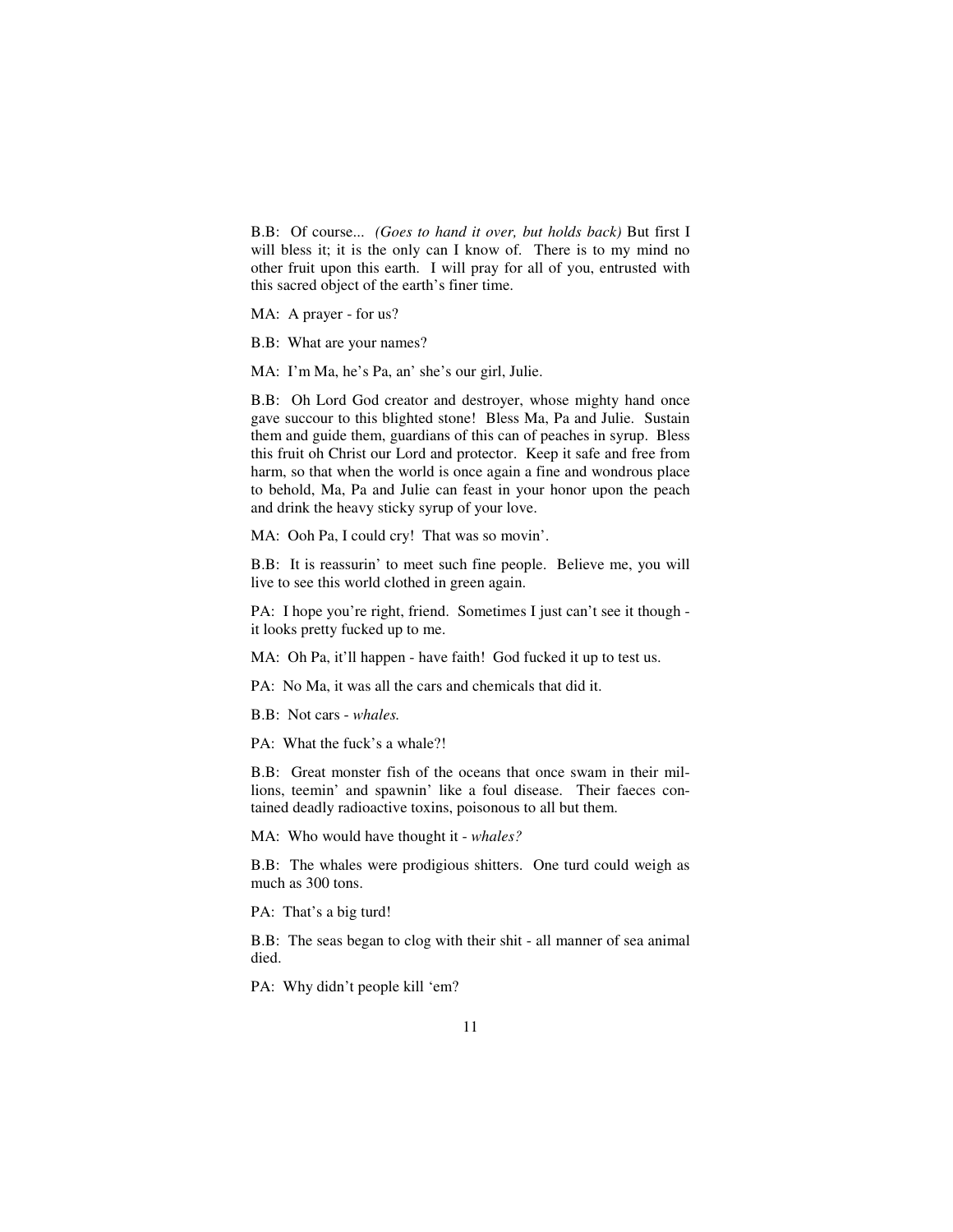B.B: They tried. Whole Cities took to sea in all manner of craft; but to no avail - all were devoured by the whales.

PA: *Damn!* 

B.B: Finally the radioactive gas from their shit filled the sky, formin' great noxious clouds that rained their filth to the ground, poisonin' the earth.

MA: What happened to the whales?

B.B: Choked by their own shit.

MA: What... color was their shit?

B.B: What?

MA: What color was their shit?

B.B: Erm... yellow, bright yellow. Why?

MA: Nothin'.

PA: Well that is a remarkable story, Blind Bastard. I always knew it was nothin' to do with God.

B.B: God's great design can take many forms.

MA: Of course it can. God probably sent the whales, didn't he, Blind Bastard?

B.B: His punishment for all of the wickedness he saw.

PA: Well I reckon we've been punished enough.

MA: Excuse Pa, Blind Bastard. He's not really a backslider, just a bit cynical at the moment.

B.B: You must keep the faith: *Believe and the Lord will provide.* 

PA: How come you haven't eaten for three days, then?

*(Pause.)*

B.B: *(Stands) Christ Almighty, Lord of the apple, peach and pear..!* 

PA: No more blessin's, please.

B.B: I have outstayed my welcome - my apologies.

MA: *Oh Pa!*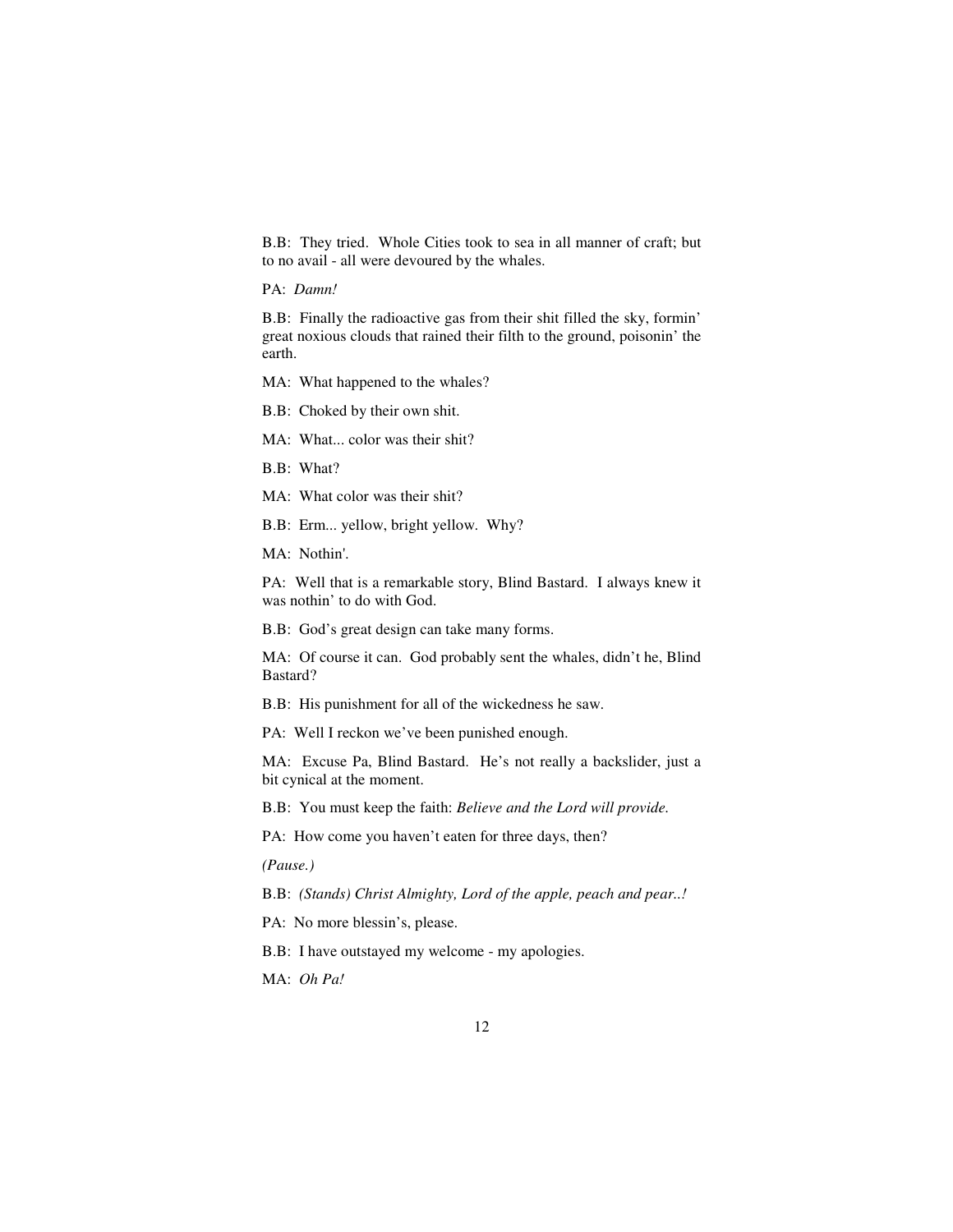PA: I don't mean no disrespect, but we've had a hard time of it lately and prayers ain't what we need just now.

B.B: Of course, I understand. I will take my leave.

*(Blind Bastard stands and begins to tap his way into the desert, beyond.)* 

PA: Hold it right there, prophet.

*(Blind Bastard freezes instantly, wincing that he has been caught. He feigns surprised innocence.)*

B.B: There is disdain in your voice. What have I done to offend you?

PA: I think you've forgotten something, Holy Man.

*(Pa walks up to Blind Bastard and takes the can from his hand. Blind Bastard becomes embarrassingly apologetic.)* 

B.B: Oh... I apologize most profusely; an aberration, a clumsy forgetful moment exacerbated by my senility and rancid old age...

MA: *(Understanding)* Anyone could have done it.

B.B: Then I will call again and share your company... if I am welcome?

MA: You're more than welcome... isn't he, Pa?

*(She turns and hard stares her husband.)* 

MA: You're more than welcome, Blind Bastard.

*(Blind bastard smiles his thanks, his brain already planning a stratagem to get the peaches.)* 

B.B: If you could just point me towards the ridge to the East..?

*(Julie does so. Blind Bastard begins to tap his way off stage.)* 

MA: Will you be all right? How do you manage to find your way when you can't see?

B.B: I can see perfectly - The Lord is my guide.

*(He walks straight into the side of the wagon and falls. The others help him up.)* 

B.B: The... ridge to the East..?

*(Once again Julie points him in the right direction. As he exits...)*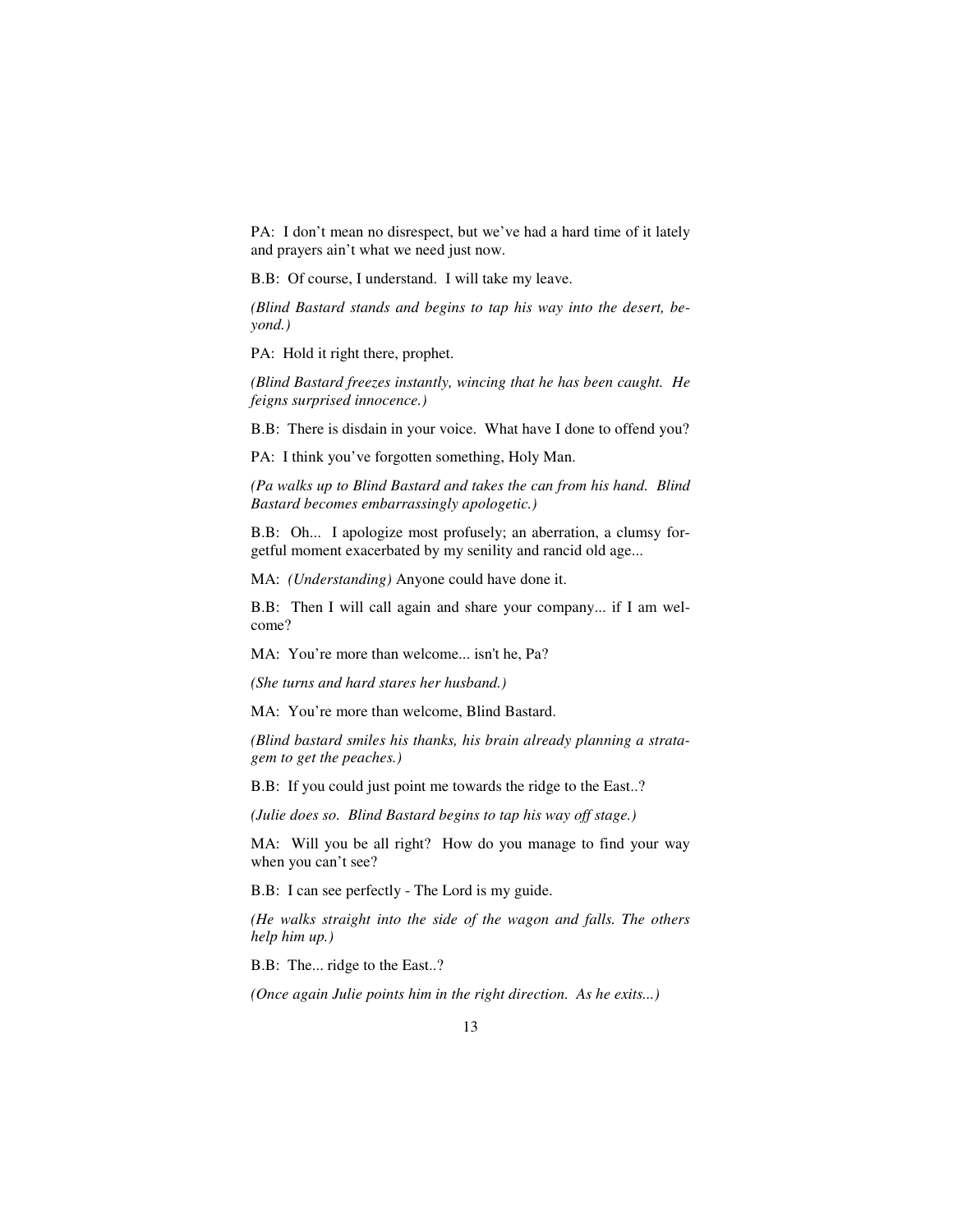B.B: Bless you, benevolent strangers bound to the earth by your vegetable roots... bless you and bless your fruit; a bright glowing grail in a world fucked by flesh eating monsters - their sins will reap the whirlwind of God's terrible wrath - *they will be punished!* 

*(He taps his way off with his stick.)* 

PA: *(Watching)* He's fallen over again.

MA: It's marvellous how he manages though.

PA: You shouldn't have mentioned the can, girl.

JULIE: But he's a Holy Man, Pa.

PA: No matter who he is. People'd kill for that can; I've told you before.

JULIE: Sorry.

MA: Oh no harm done - he's harmless enough.

PA: I hope so.

MA: Don't be so cynical, Pa. He's a nice blind old man, totally trustworthy. When he said that prayer, it was like standin' in the rain - I felt all refreshed!

PA: *(Smiles)* Did you Ma?

MA: Yes I did - all holy and chosen.

*(Pa reverently replaces the tin in a shrine on the inside door of the wagon. Ma and Julie watch.)* 

JULIE: *Meat is murder.* 

ALL*: (Smiling) Meat is murder!* 

*(They all hug. Music as lights cross fade to and take us to...)* 

## **ACT 1, SCENE 2: THE CANNIBAL'S CAMP**

*(The same day. The camp is set around the rusted carcass of a burnt out car, in which they sometimes shelter. The place is littered and untidy. Scab is sitting, propped against the tireless wheel of the car. Bill is nearby, stirring the contents of a pot over a meagre fire.)* 

SCAB: I feel like a pile of crap.

BILL: Pretty much what you look like, Scab.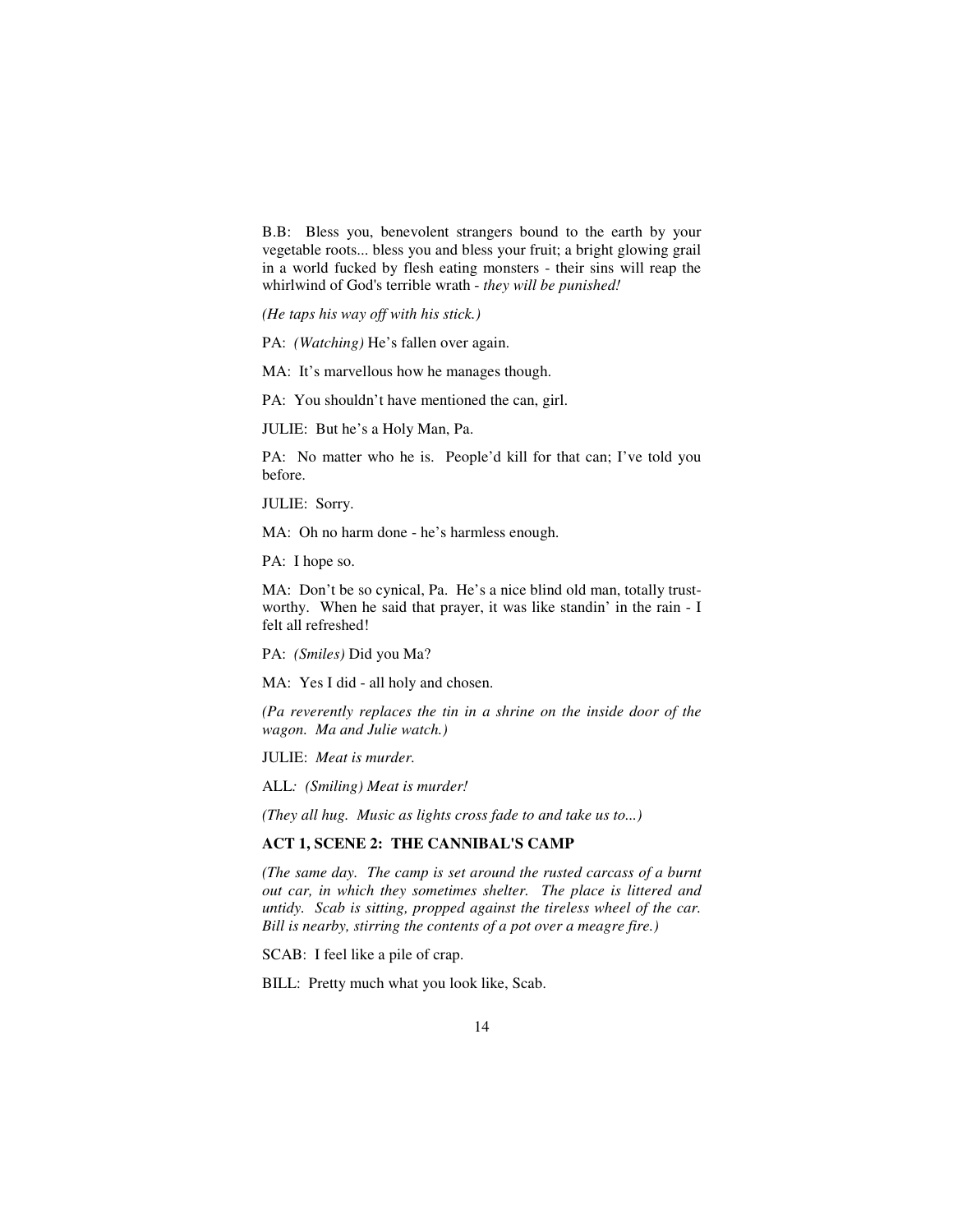SCAB: Is it?

BILL: Yeah - all brown an' runny.

SCAB: I keep throwin' up, but I don't know where it's comin' from.

BILL: Well just stop when you see a little circle come up, 'cause that'll be your ass-ring.

SCAB: S' a joke, innit?

BILL: I think so.

SCAB: I thought it was.

*(Pause as Scab looks up at the sky.)* 

SCAB: Look at the sun, Bill - it's like a great big red-hot ball of fire.

*(Pause.)* 

BILL: The sun *is* a big red-hot ball of fire.

*(Pause.)* 

SCAB: I mean it looks different.

BILL: You say that every day, Scab.

SCAB: I think it's changin' color.

BILL: Prob'ly.

SCAB: What does it mean?

BILL: Means we're all fucked, prob'ly.

SCAB: Thought so.

*(Pause.)* 

SCAB: My skin's ever so sore, Bill.

BILL: I know, buddy.

SCAB: I could cry sometimes.

BILL: I know.

SCAB: I can't sleep for the pain.

BILL: Just keep wrapped up, Scab. Keep out of the sun; it's all you can do.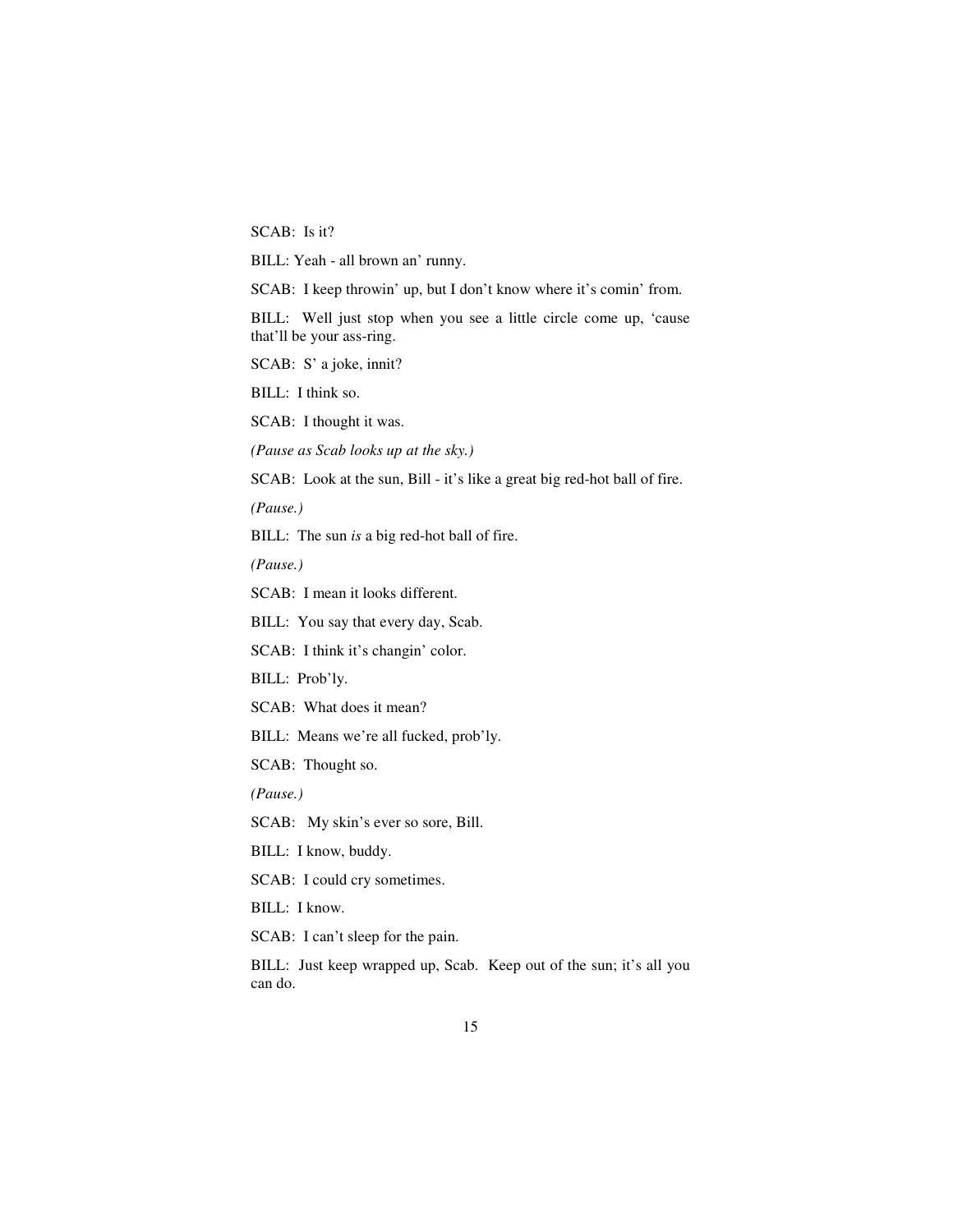SCAB: Yeah... Think it'll clear up?

BILL: Could.

SCAB: Yeah it could, couldn't it?

BILL: Yeah, never know.

SCAB: I've seen people recover; whole body covered in crusty scabs; couldn't see their face, even.

BILL: S' possible.

SCAB: I just wish it'd rain; could do with a wash. I think if I could just wash the poison out of my body, like, it'd heal up.

BILL: Never know.

SCAB: It's real damn sore.

BILL: I know.

SCAB: It never stops.

BILL: Yeah.

*(Pause.)* 

SCAB: How's *your* skin, Bill?

BILL: Same as always, man; bit patchy, y' know, few sun-sores here an' there. Same as everyone really; just normal.

SCAB: Hope you don't get this, Bill.

BILL: Yeah, me too.

SCAB: It's real damn sore.

BILL: I know.

SCAB: It makes me cry sometimes... the pain is terrible - like my whole body's burnin'.

BILL: These things are sent to try us, Scab... *(Spots Heather and Rog approaching)* Hey, the fellas are back from huntin'!

*(Heather and Rog enter, tired and pissed off.)* 

BILL: How'd it go, fellas?

HEATHER: Don't ask!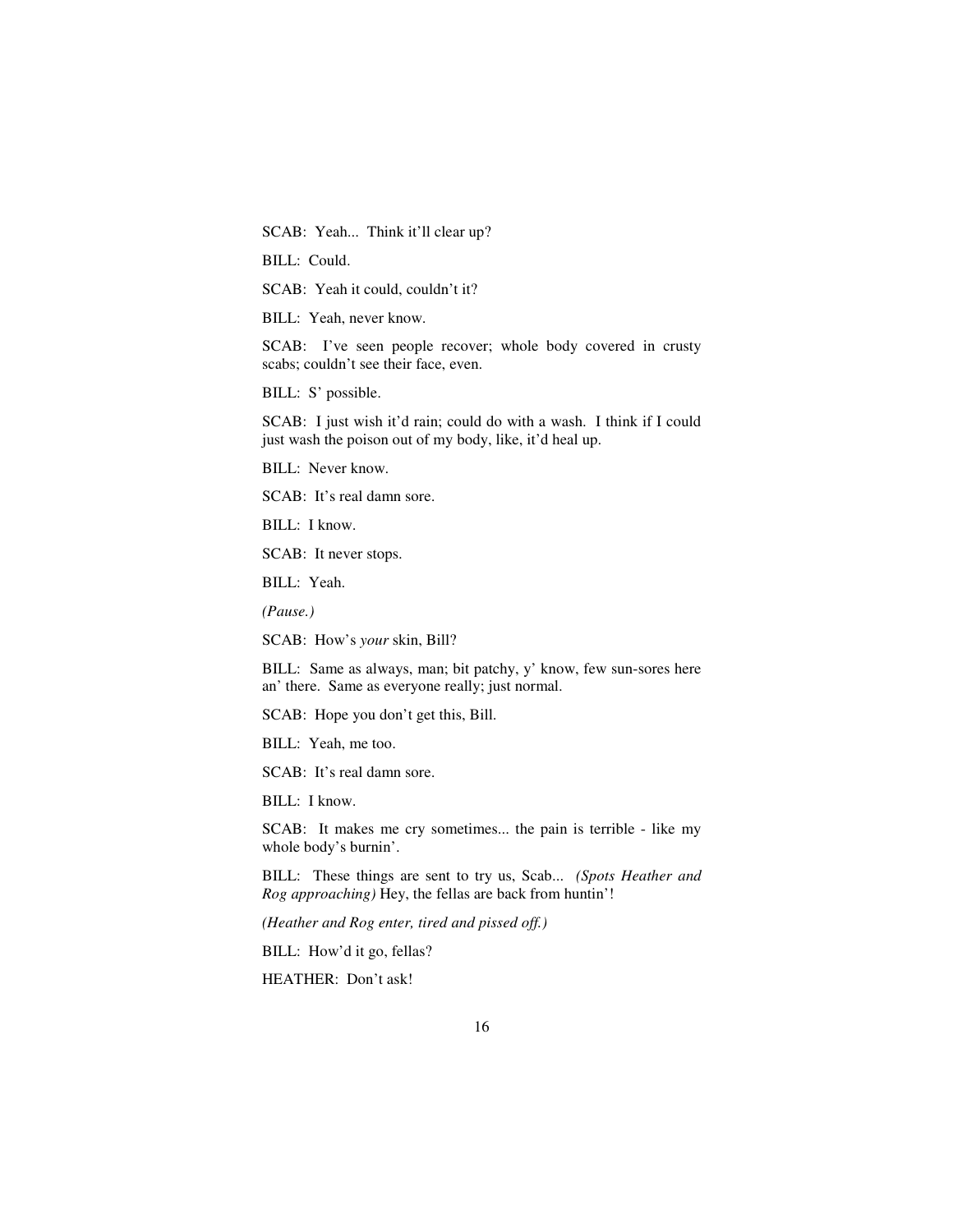BILL: But you've been gone two days. No game 'round?

ROG: Some.

BILL: What you got?

*(Heather throws her rucksack on the ground and begins to unpack it.)* 

HEATHER: Well let's see what goodies we got in here...

*(She pulls out a load of what looks like straw.)* 

HEATHER: Well we got us some... dry grass - *yum, yum!* An' we got us some...

*(She pulls out something that looks like an old dry stick.)* 

HEATHER: What is that again exactly, Rog?

ROG: S' a... old dead snake.

*(Heather bangs it against the car door - it retains its frozen shape.)* 

HEATHER: Old dead snake!

*(She carries on pulling out more clumps of straw.)* 

HEATHER: More dry grass... and oh, you're gonna love this -

*(Heather takes out a grubby sandwich box and empties out a pile of insects onto a dirty old plate by the cooking stuff.)* 

HEATHER: *Bugs!* 

BILL: What kind?

ROG: A few cockroaches, but ants mostly - I found an old ants nest.

BILL: *(A little perplexed)* Can't go far on an ant.

ROG: What's in the pot?

BILL: Scab's vomit, boiled.

ROG: What's it taste like?

BILL: *(Tastes it)* Scab's vomit, boiled.

ROG: Any fox left?

BILL: It's head.

ROG: Let's have that then - I'm starvin'!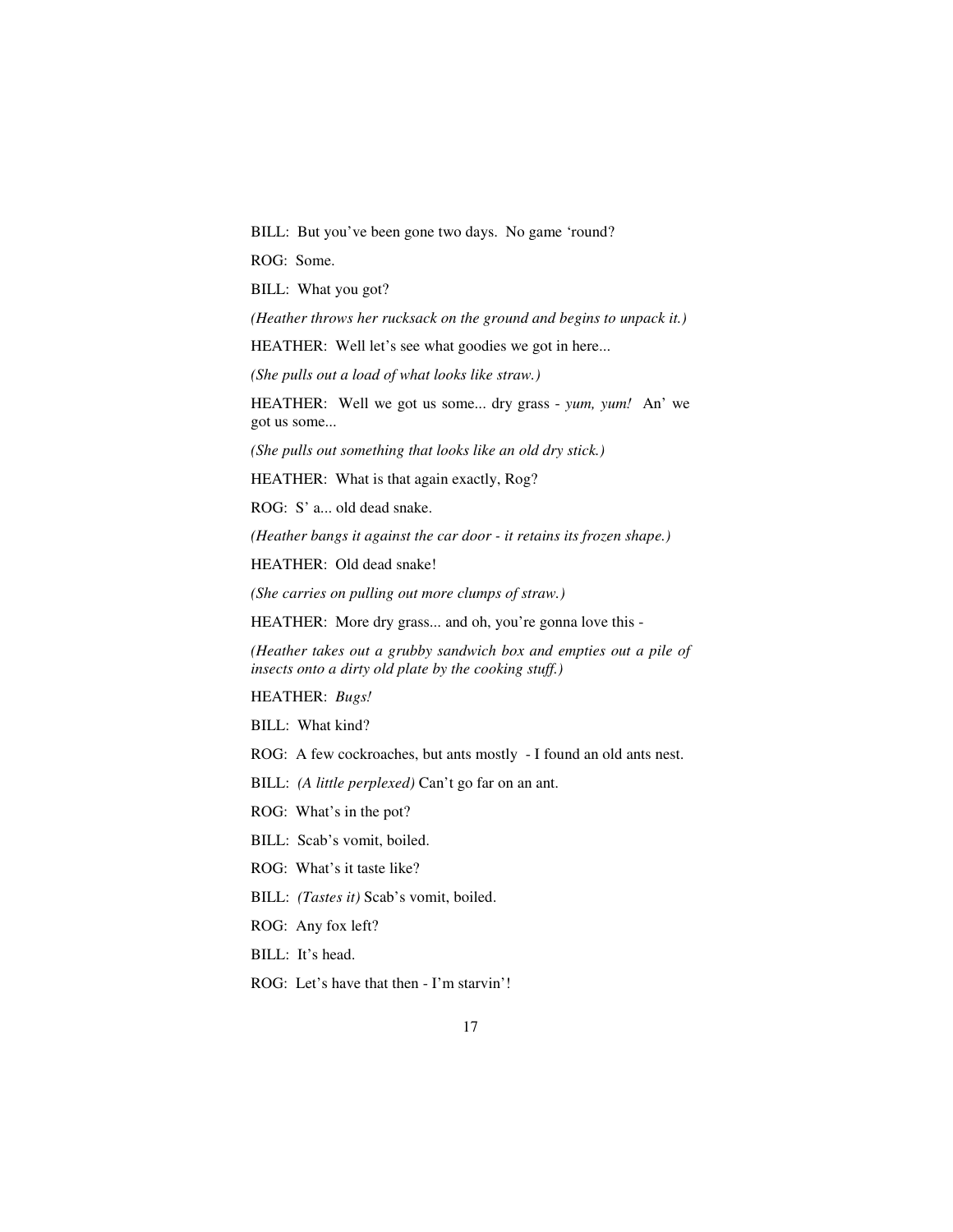BILL: I was gonna save it for the weekend. I was gonna collect some of that shrubby stuff from by the brook an' boil it into a broth.

HEATHER: Never mind the gourmet stuff, Bill. We've been huntin' for two damn days! We need some grub!

ROG: How's it goin', Scab?

SCAB: The pain's terrible, Rog. Feels like my body's on fire.

ROG: You been keepin' covered up?

SCAB: Yeah. I think it would help if it rained; wash the poison out, like.

ROG: Yeah.

SCAB: Think it'll rain soon, Rog?

ROG: Gonna piss down, bud. We're in for a good storm.

SCAB: Think so?

ROG: You bet.

HEATHER: Long as it ain't like that goddamn monsoon we had two years ago; never stopped rainin' for six months!

SCAB: I wouldn't mind six months of it; wash the poison out of my system that would. S' good for the complexion, Heather.

HEATHER: You do talk crap, Scab!

BILL: He *is* crap - our very own talkin' turd!

SCAB: I *feel* like crap.

*(Bill is fingering the ants on the plate, mixed with a couple of beetles and a cockroach or two.)* 

BILL: Y' know, I reckon these might cook up into a soup; maybe mix in some of that dry grass an' chop in the snake too.

HEATHER: Ant-fuckin'-soup - I can't wait! An' you know what, Bill; you know fuckin' what? While you're boilin' up the regurgitated remnants of Scab's stomach lining an' fricasseeing cockroaches - there are livin' people in the valley - with meat on their bones, an' livers an' kidneys an' brains an' all that lovely eatable shit that human beings are made of.

BILL: *What?!*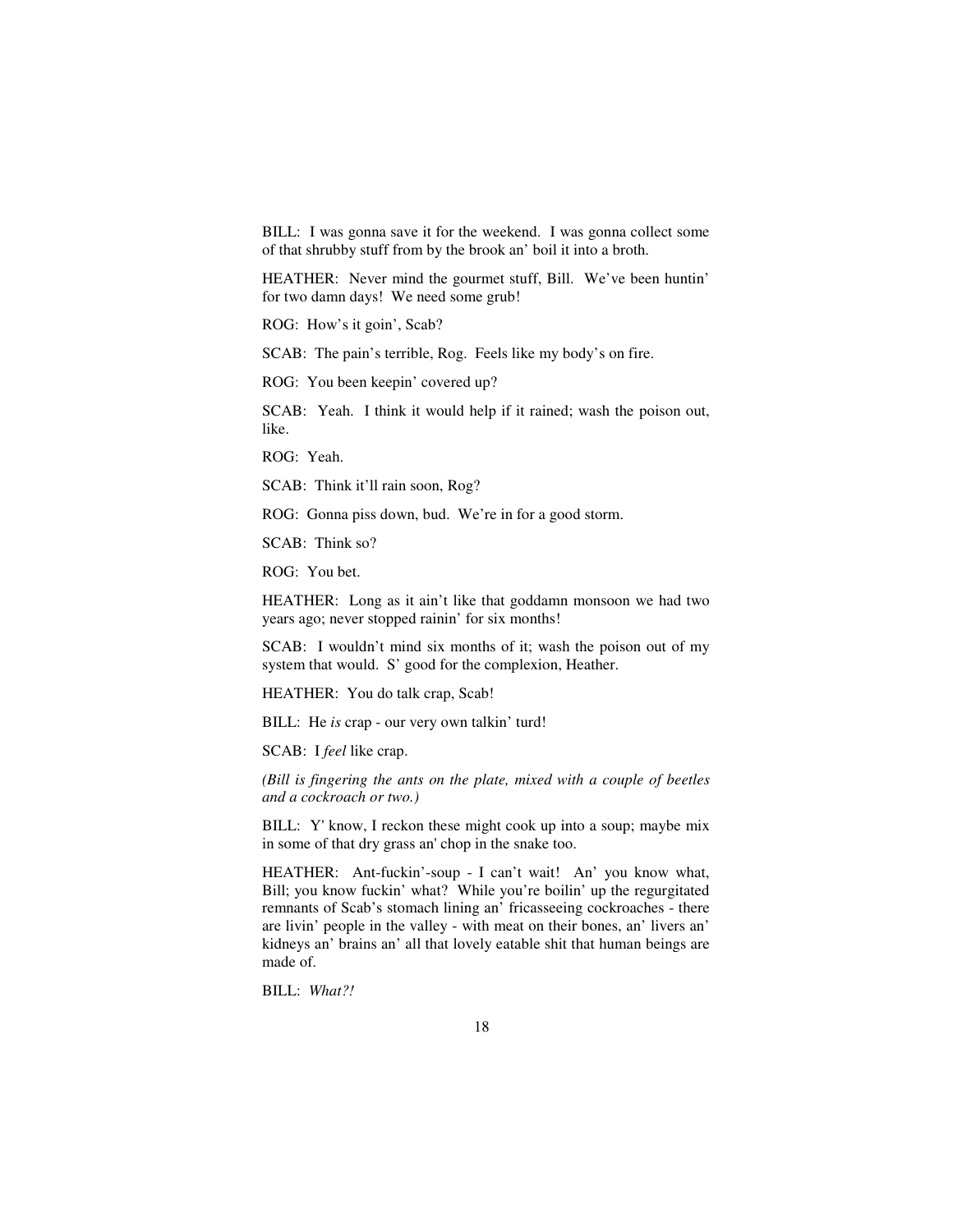HEATHER: A family - three of 'em.

BILL: *Great;* let's get 'em!

*(Bill gets to his feet and grabs his weapon - a samurai sword with a broken blade.)* 

ROG: Dunno Bill...

BILL: Come off it, Rog - pickin's is pickin's.

HEATHER: He's goin' soft!

ROG: No I'm not. Just bein' realistic.

HEATHER: We'd take 'em easy!

ROG: I'm not sure anymore. There's only the three of us now. Can't count on Scab no more.

SCAB: Sorry Rog.

ROG: S' okay Scab, not your fault.

SCAB: If it rains an' the poison's washed away, I think I'd be up to it.

ROG: Yeah, 'course you would.

BILL: We can't just let them wander off, Rog; we've got to try. There's no food left for miles. All you've brought back is some fuckin' insects!

HEATHER: He's right - when are we gonna see a decent meal again?

ROG: We need more information, Heather. Can't just go chargin' in. We'll ask Blind Bastard.

HEATHER: We saw the spasticated cunt-dick down there talkin' to them.

BILL: *Shit!* He's bound to have told them we're around here.

HEATHER: Why don't we just kill the blind fucker?

BILL: No, we can't do that, Heather.

HEATHER: Why not?

BILL: He's a Holy Man.

HEATHER: So?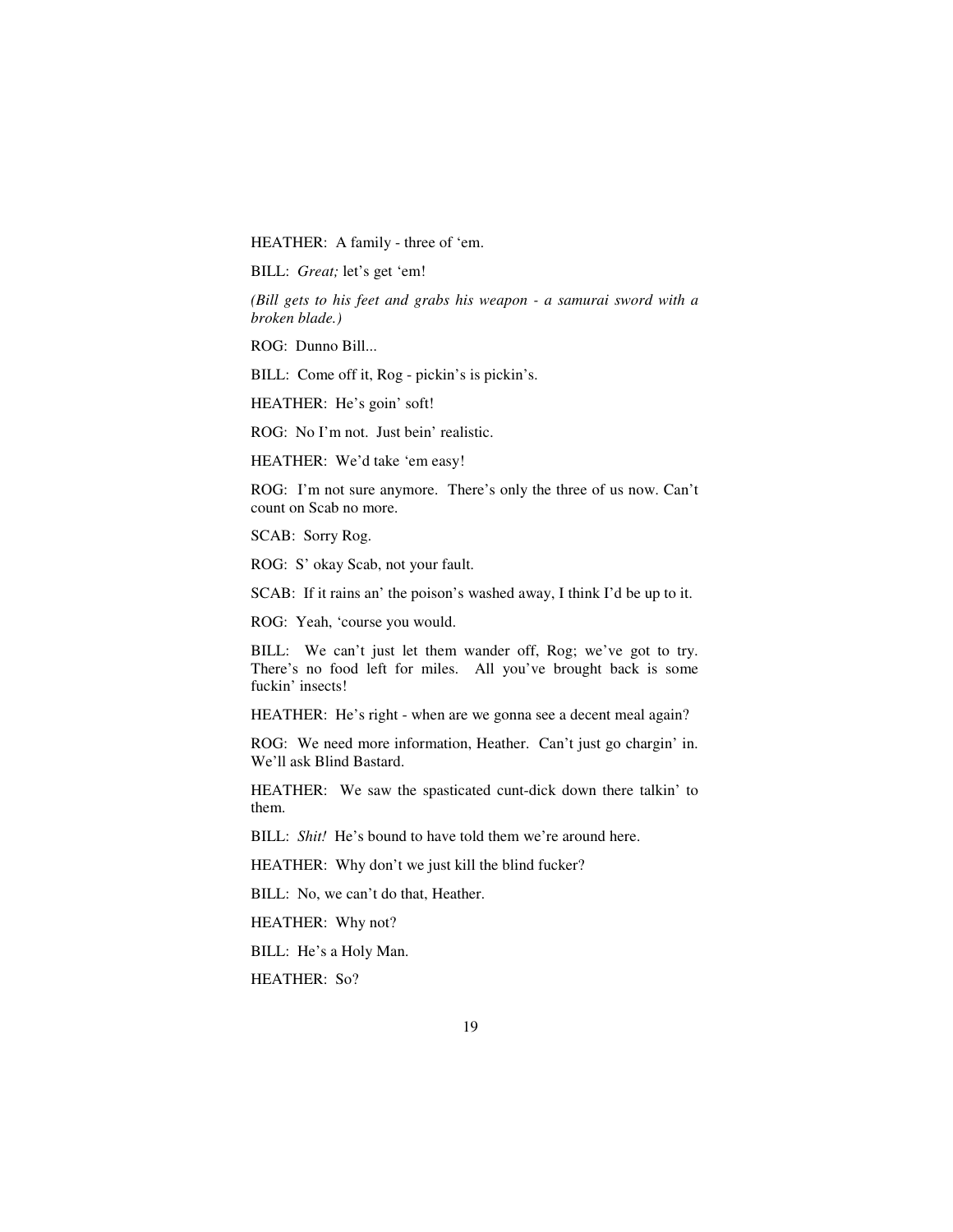BILL: It's unlucky to kill a Holy Man; you know that. Remember what happened when we killed *No Legs Cunt Face?* We lost seven of the tribe to skin cancer. Dead in less than a week - couldn't even eat them.

ROG: Yeah I remember - a mass of puss and running sores.

HEATHER: They weren't cloaked up at mid-day, it was a bad summer; the sun turned a funny color.

BILL: Yeah, but *why* was the sun a funny color?

HEATHER: It's superstition, that's all. I ain't ever gonna be suckered by those scroungin' religious pussy-rags. Listen up an' I'll give you *my* lesson for the day: eat the weak an' slaughter the crippled an' weary of the world for your own sake a-fuckin'-men!

BILL: We kill no Holy Man.

HEATHER: Bunch of fuckin' girly vaginas!

*(Pause.)* 

SCAB: The sun's changin' color. Somethin' funny's happenin' to it.

HEATHER: Scab -

SCAB: What?

HEATHER: *Shut the fuck up!* 

SCAB: Sorry.

*(At that moment, Blind Bastard stumbles on stage and throws his hands into the air like Moses on acid, proclaiming his presence, making them jump.)* 

B.B: In the name of Saint Barack of Obama, the patron saint of terrorists an' fucked up causes, I bless this boneyard refuge and its savage tribe of Christ's dark angels - flesh for flesh!

ALL BUT HEATHER: Flesh for flesh!

HEATHER: Why do you always have to creep up on us like that, you blind asshole?

B.B: I tread with the Lord's nimble step.

*(He falls over.)*

HEATHER: S' funny you should turn up, you old cocksucker. I was just suggestin' we kill you.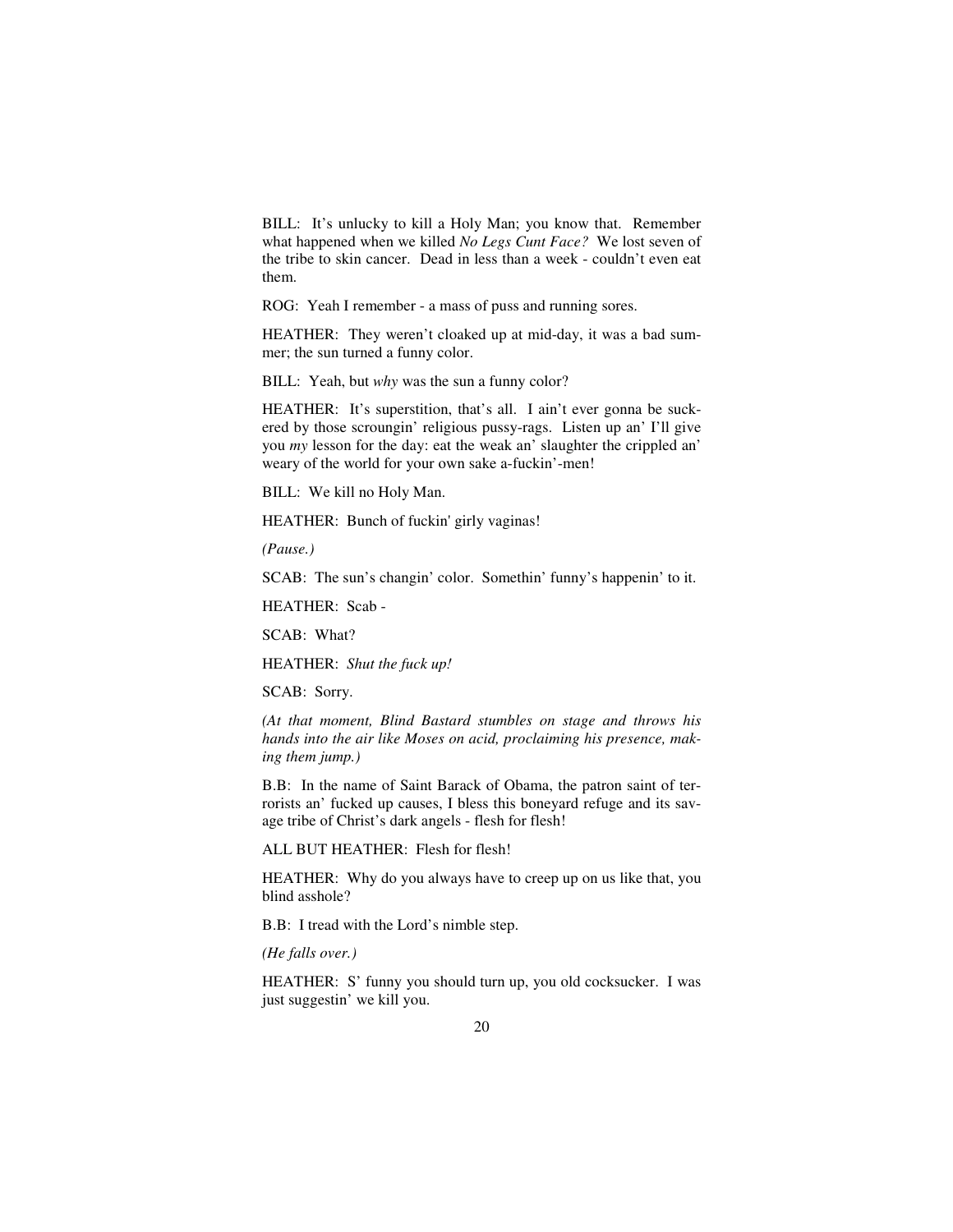B.B: *(Ranting, desperate)* I am a Holy Man! I am chosen! My affliction is my burden and my blessin'! It is a most pernicious sin to kill the chosen - death will most surely follow. If you recall the prophet, No Legs Cunt Face..?

ROG: Calm down, Blind Bastard. You're safe; we're not goin' to kill ya.

B.B: *(Still ranting)* Seven of your tribe dead within a week..!

HEATHER: Oh shut up you rantin' old prick!

B.B: God have mercy upon her frailty. Forgive this profanity!

ROG: We saw you in the valley, Blind Bastard.

HEATHER: With the wagon people.

*(Pause.)* 

B.B: I have information.

ROG: That's what we want.

B.B: I must beg a favour in return.

ROG: You can have some of their meat, don'tcha worry.

HEATHER: Yeah we'll save the prick for you - you can shove it up your skinny ass; might shut you up for a while!

B.B: I deaf my ear to your verbal filth. But Christ will record every word that pours like a torrent of piss from your scummy mouth.

HEATHER: I'm gonna chew your buttocks one day, you scroungin' old cum-bucket!

ROG: Give it a rest, Heather! If we want their meat, let's get this shit figur'd out before they all fuck off... *(To Blind Bastard)* You can have a share in their flesh. Now tell us whatcha know?

B.B: There is somethin' more I want.

HEATHER: He's not havin' the fuckin' wagon - that's a damn good shelter!

B.B: Not the wagon... a can.

*(Pause.)* 

BILL: A can?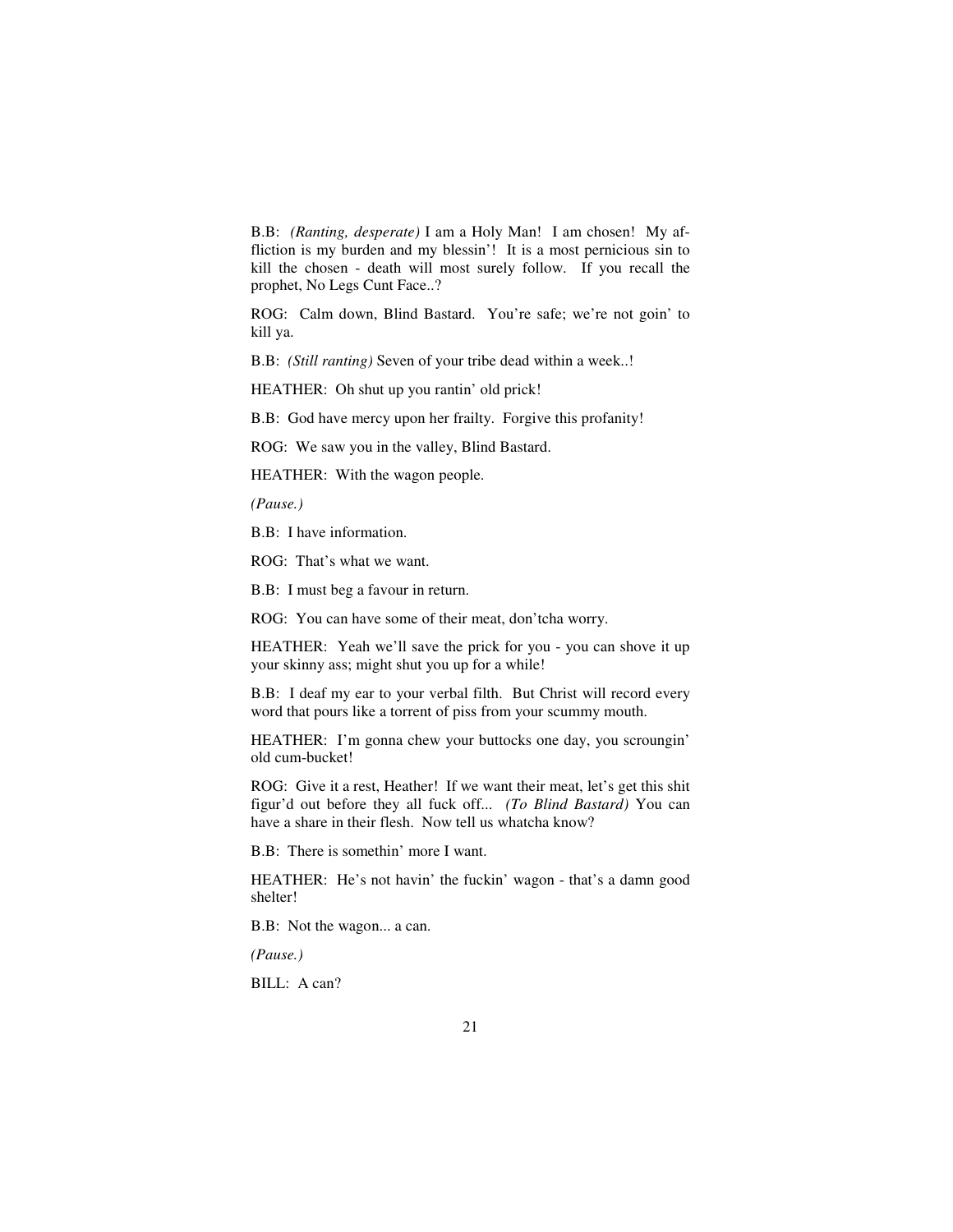ROG: What of - meat?

B.B: Fruit.

BILL: What kinda fruit?

B.B: Peaches.

BILL: Never heard of 'em. What they like?

B.B: They are like... fruit.

SCAB: I tasted fruit once.

BILL: What's it like, Scab?

SCAB: Nice.

ROG: I didn't know there was anythin' like that left.

HEATHER: What's so special about this can, then? Why do *you*  want it so much?

B.B: It is meant for the prophet's lips alone: the Christ child Jesus himself led me to it

HEATHER: Well maybe we want the fuckin' can.

BILL: Let him have it - it's only a fuckin' can.

ROG: I've never seen a can.

BILL: S' only a scrap of metal, Rog; nothin' special.

ROG: Okay, the can's yours when we take them. So give us the lowdown -

B.B: They are a family of vegetarians.

BILL: *Nice!* 

HEATHER: They're dead meat!

B.B: They have a gun.

BILL: *Shit!* 

ROG: Have they got bullets?

B.B: They say so.

HEATHER: They haven't got bullets. Nobody's got bullets anymore.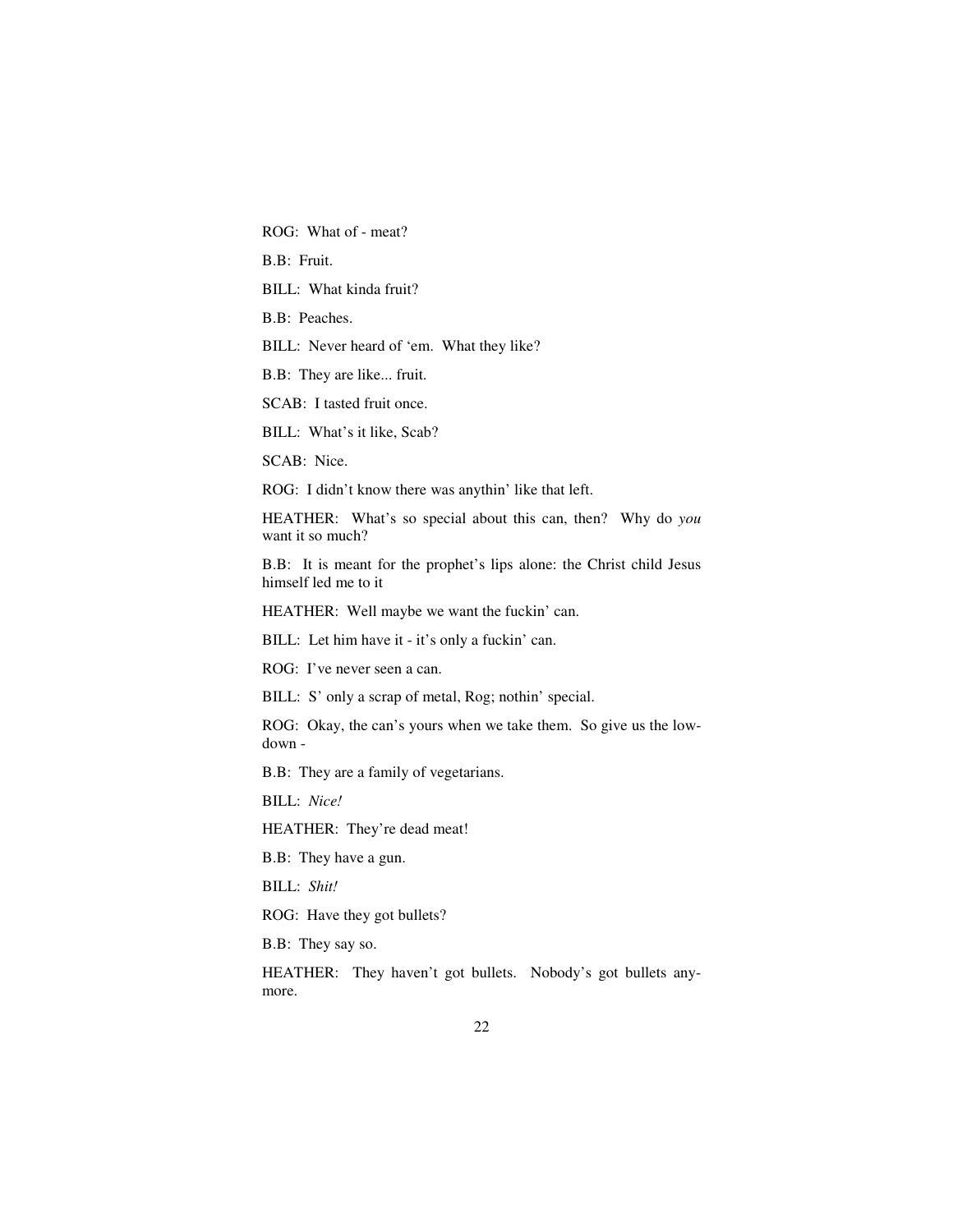ROG: Did you see any?

B.B: I'm blind.

ROG: Oh - yeah.

HEATHER: I thought you were the eyes of the fuckin' world! I thought you saw everythin'?

B.B: Only what The Lord chooses to reveal to me.

HEATHER: Bullshitter!

B.B: Your words are recorded.

HEATHER: I'm gonna bake your balls some day, you blind fucker!

B.B: Your soul will writhe in hell's fires - repent now, or my curse will blight your fortunes.

HEATHER: *(Grabs blind bastard) I've had enough of this shit!*

*(Bill and Rog pull her off.)* 

BILL: Cut it out, Heather! We can't fuck up - he *is* a Holy Man!

HEATHER: It's all bullshit, Bill! He wandered in here from nowhere, scrounges our food, an' we're stupid enough to fall for it!

BILL: You can't offend God, Heather. We can't take the risk.

HEATHER: For fuck sake, Bill - *we eat people!* Think God'd give a flyin' fuck for a cannibal?

B.B: Cannibals are the chosen people: *"The strong will inherit the earth!"* sayeth The Lord.

HEATHER: Shut him up somebody before I slice the fucker!

ROG: All right, Blind Bastard; that's enough religion for now. Anythin' else we oughta know about these veggies?

B.B: The can of peaches is an offerin' from God; it is meant for my lips...

HEATHER: *He doesn't fuckin' stop!!* 

ROG: (*Shouts*) Calm down everybody!

*(Pause.)* 

ROG: Right... We saw three - a man and two women. Any more?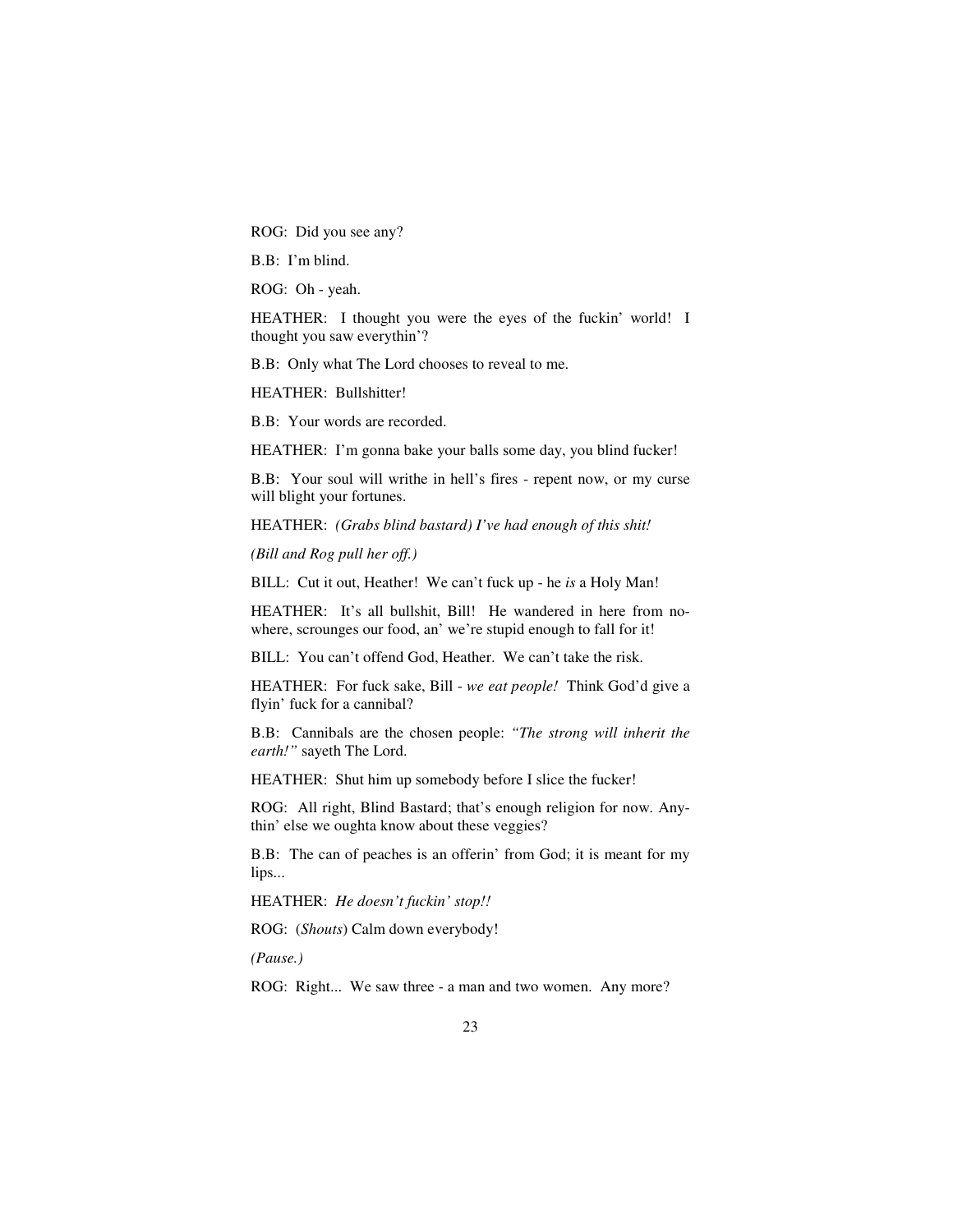B.B: They are all there is: Ma, Pa and their daughter.

ROG: Any other weapons?

B.B: I know only of the gun. When will you kill them?

HEATHER: Think we'd tell you, you withered old prick!

ROG: When we're ready. When we've reccied and got the situation figur'd.

BILL: You can fuck off now, Blind Bastard.

B.B: My gut is empty and achin'. I haven't eaten for three days.

HEATHER: Lyin' prick! We saw you eatin' with the veggies.

B.B: Dry and withered root - hardly sustenance. It is right an' proper to offer a morsel to your wanderin' priest.

ROG: Oh give him somethin' for fuck sake!

BILL: Give us your bowl, Blind Bastard -

*(Blind Bastard takes a bowl from his bag and hands it to Bill, who fills it from the pot.)* 

B.B: What is it?

BILL: Stew.

*(Blind Bastard now has to run through his well-worn priest routine before moving on - he strikes an actor's pose.)* 

B.B: May the hail of Mary's blessing fall like frozen rain on your coming enterprise, in the sure hope that the vegetarians die a righteous death to preserve God's hallowed race - flesh for flesh!

ALL BUT HEATHER: *Flesh for flesh!* 

(*Blind Bastard exits.)* 

HEATHER: *Cocksucker!* 

BILL: What they look like then, these veggies?

ROG: We saw them from way off. But the girl looks tasty.

HEATHER: Yeah - nice ass.

ROG: Plenty of meat on it.

BILL: What about the gun then?